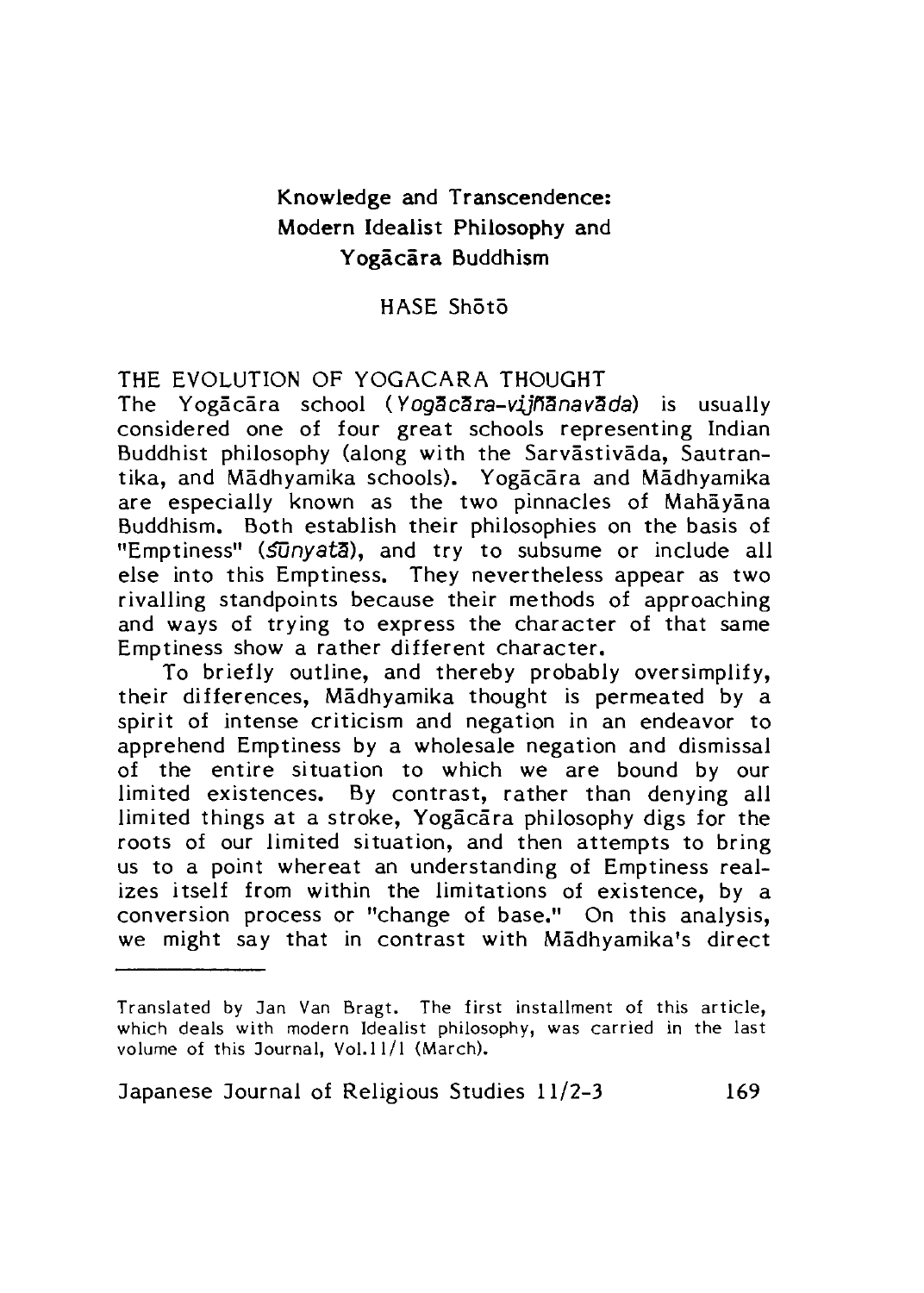and unmediated grasp of the notion of Emptiness, Yogacara takes a more indirect and mediated approach.

A similar difference between two standpoints can be found in a number of places. For example, in the difference which Hegel sees with respect to the understanding of the Absolute between his own dialectical method and Schelling's intuitive method, we can recognize an analogous distinction. According to Hegel, Schelling's standpoint of intellectual intuition, whereby direct contact with the Absolute is gained in a transcendence, in one big sweep, of all finite and relative elements, means that everything ends up in a blind and contentless whole, "as the night in which all cows are black." The realization of the Absolute, if it is to be real, cannot come about by a one-sweep transcendence of all the relative but must, on the contrary, develop and come to self-awarenes at one with the relative elements and from within the activity of these elements themselves. For Hegel, rather than a "direct intuition" of the Absolute, its "presentation" (Darstellung) was important. If we apply the difference between these two standpoints to the attitudes and methods of approaching the notion of Emptiness, we may say that the Madhyamikan attempt to negate all limited existence at once is quite close to Schelling's stand on "direct intuition." On the other hand, Yogacara's attempt to let Emptiness realize itself (develop into self-awareness) by an enlightenment from within the limited realm itself is rather close to Hegel's dialectical standpoint in this respect. And it is from within this dialectical method that for the first time the notion of Emptiness can take concrete form and put down roots in the hearts of men.

Yogacara philosophy was perfected in the fifth century A.D. by Asanga and Vasubandhu, but in fact constitutes a major current running through and pervading Mahayana Buddhism from its very beginnings. Therefore, in order to grasp the full picture of Yogacara thought, we must pause to consider the historical development of some of its basic themes. We actually should trace the origins of these basic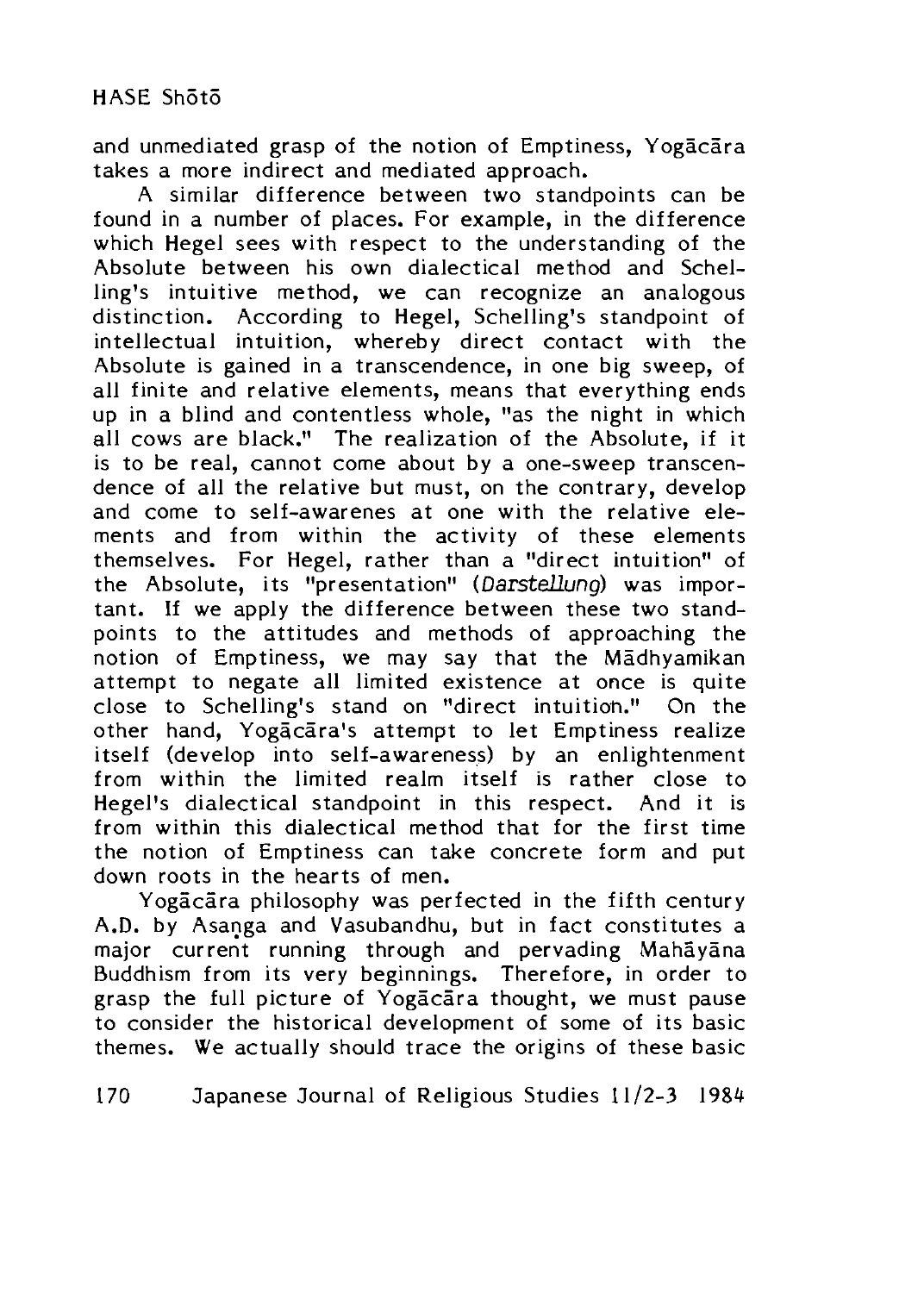themes —the doctrine of "conscious construction only'1 *(viiñapti-mātra)*, the theory of the "change of consciousness," the "three-nature" doctrine, and the theory of yoga—from the Mahayana sutras of the middle period (the 5th century) back to the original Mahayana canon; and likewise look at their further development in commentators posterior to Asanga and Vasubandhu. It would also be important to examine the influence and interaction of other Buddhist sects on Yogacara. But that is a demand beyond the ability of this writer, and in any case beyond the scope of this essay.

Our purpose here, as mentioned before, is the more modest one of seeking clues within Yogacara Buddhism which will deepen our grasp of or help to resolve the modern Western philosophical problem of the hidden background and basis of human consciousness—how they came about, how they are interpreted, and how they may be transcended. Nevertheless, in order to understand Yogacara adequately, it is necessary to have at least a brief glance at its historical development.

An eminently simple and clear description of Yogacara's development can be gleaned in Hattori Masaaki's essay,"Yogacara as Yoga" (Hattori, 1970). In the following rough outline of the development of Yogacara, we shall follow Hattori's description. Yogacara was indeed largely perfected by the minds of Vasubandhu and Asanga, but the immediate origin of their thought is to be found in a middle-period Mahayana text, the Samdhinirmocana-sutra (Explication of Mysteries). If we trace further back towards earlier origins, we shall find them in the "the three worlds are nothing but mind" doctrine of the Avatamsaka-sūtra of the early Mahayana canon. It may be of interest to note a basic difference between such immediate middle-period Mahayana sources of Yogacara thought as the Samdhimirmocana-sultra, the Tathagatagarbha-sūtra, the Srimaladevi-simhanada-sūtra, etc., and sūtras of the early Mahayana canon, such as the A v a tam s a k a, the Maka prajña -pa ramita, and the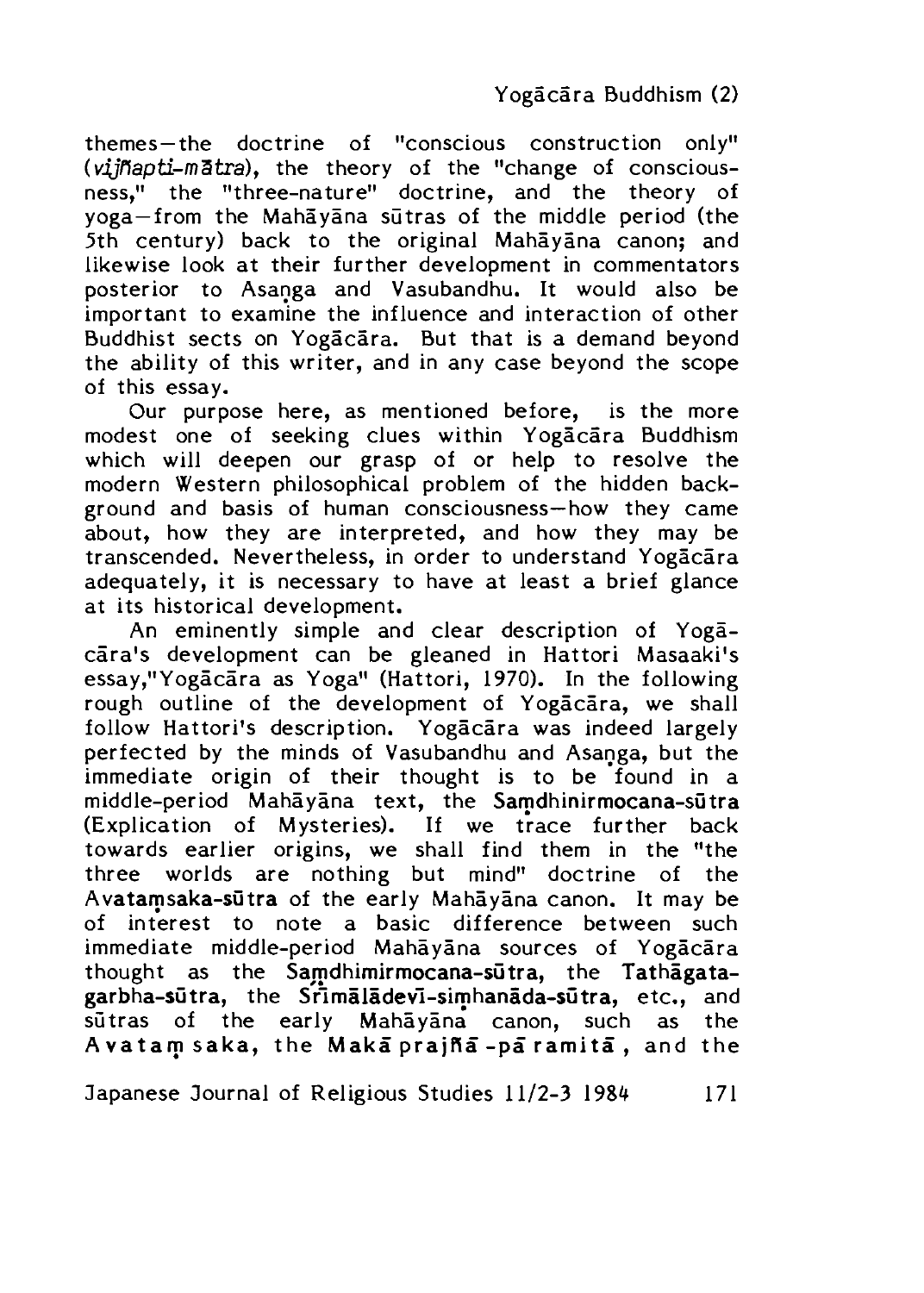Saddharma-pundarika-sutra (Lotus). Whereas the early sutras place the main point of emphasis on the truth of Emptiness and the omnipresence of Buddha-nature, the middle-period sutras interpret truth more subjectively and are replete with practical concern to understand it in its association with the state of mind of each individual subject. However, there is a converse side to this strong expression of practical concern with pulling the truth of Emptiness and the omnipresence of Buddha-nature into relation with the individual subject, which is that our attention is inevitably drawn towards the "dark real side" of the human mind, that side of subjectivity which strives to refuse the truth of Emptiness.

The Samdhinirmocana-sutra, for example, sheds some light on the dark real side of the human mind. But this dark side of the subject is truly the negative side of the truth of Emptiness, and first comes to light as a result of that very truth. In Yogacara, therefore, we can see both dark and light sides—and see that they are inseparably interconnected. On the one hand, Yogacara does take note of the darkness which envelops the minds of all sentient beings, but on the other it propounds the "Tathagata womb" *(tath gata-garbh a)* idea which sees Buddha-nature—or Emptiness—at the origin of the minds of all sentient beings. The peculiarity of Yogacara is not just that it directly stresses the omnipresence of Buddha-nature and Emptiness, but that it tries to present this as passing through the negative side of the reality of the subject and conquering this negativity. Put another way, Yogacara philosophy could not exist apart from the notion of the Bodhisattva which sees the Buddha-nature at the roots of the minds of all beings, but conceives this omnipresent Buddha-nature as forever surfacing from the depths of the darkness (which is the actual state of the mind of all sentient beings), and breaking though this dark principle. Therein lies what we may call the religiosity of Yogacara thought: the fact that it does not evaporate into mere speculation on Emptiness.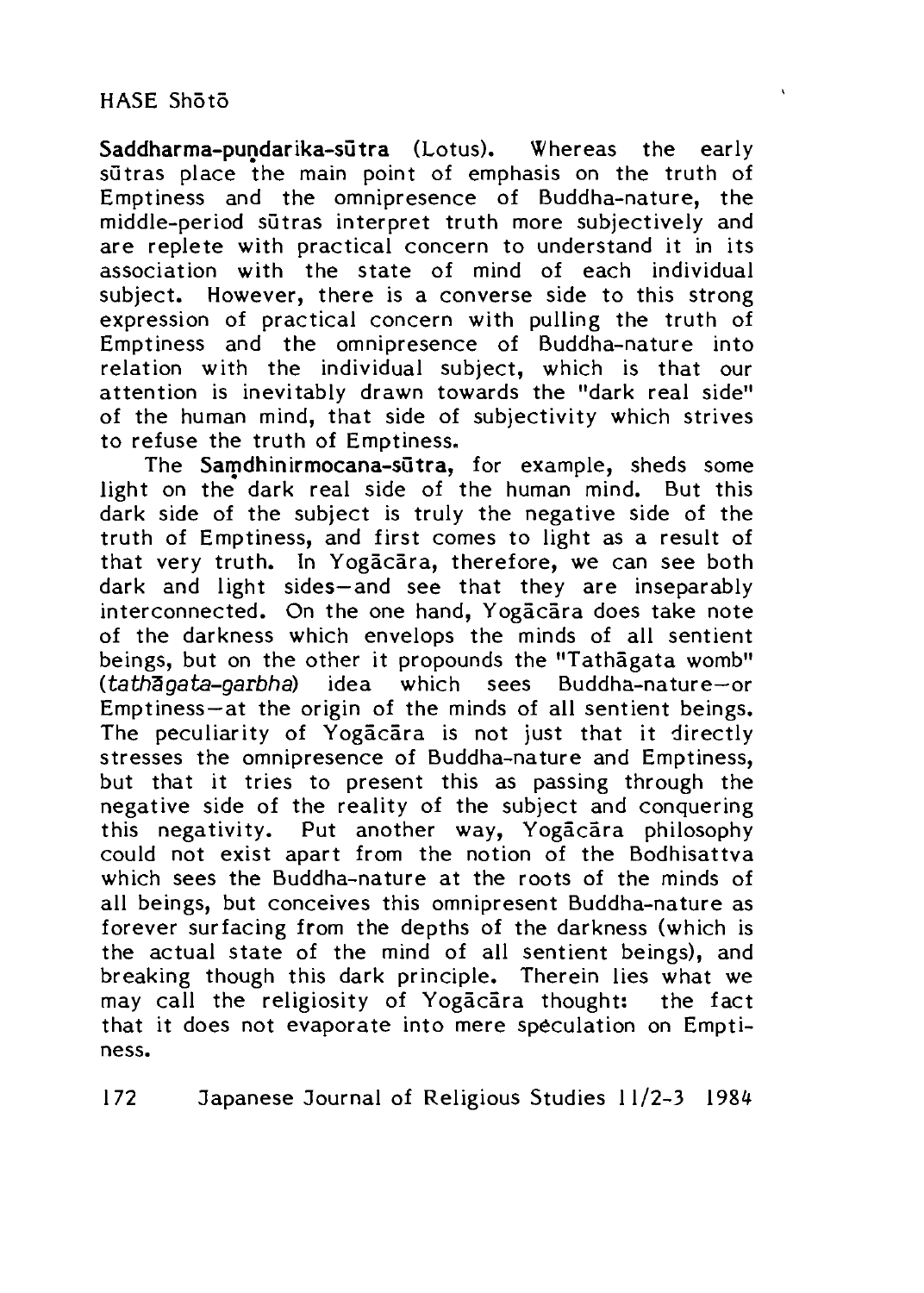Although its broad outlines were completed by Asanga and Vasubandhu, Yogacara was expanded, developed, and refined into a subtle and elaborate doctrine by many subsequent thinkers and commentators. As is the case with many great religious ideas, Yogacara thought gave birth, in the course of its development, to two separate streams: a philosophical side and a religious side. The philosophical side is the dimension most carefully considered by such thinkers as Dignāga (ca. 640-700) and Dharmapala (ca.650-710); the religious emphasis, on the other hand, can be found in such Yogacara representatives as Paramartha (ca. 510-570) and Sthiramati (5-6 century). It is from seeing two streams of such different character that people like Frauwallner have divided the Yogacara thinkers into two types and even come up with the theory that Vasubandhu may have been two separate persons.

To discuss such a theory would require much more extensive bibliograpical and philological research, but to enter that area is beyond our present purpose. Let us simply remark that this division of a stream from a single source into several branches is typical not only of natural rivers but is found throughout the history of intellectual life. We need not conclude that there were two separate sources from the fact that there are now two different streams. Nor do these separate streams always settle in their own tracks; rather in the process of leaving the old ruts and returning to their source, they eventually give new life to once inflexible and dried up schools of thought.

One historical impetus which made a dramatic contribution to the progress of the research on Yogacara thought was the discovery of the Sanskrit originals of Yogacara texts in the early part of the twentieth century. An important fact gleaned from this research was that the Yogacara thought which was transmitted from China to Japan by the Hossō sect, took its roots in the Ch'eng weishih lun, i.e., the Vijñaptimātratāsiddhi-sāstra of the Indian Dharmapala) which stressed the theoretical and epistemological side of Yogacara. The fact that Japanese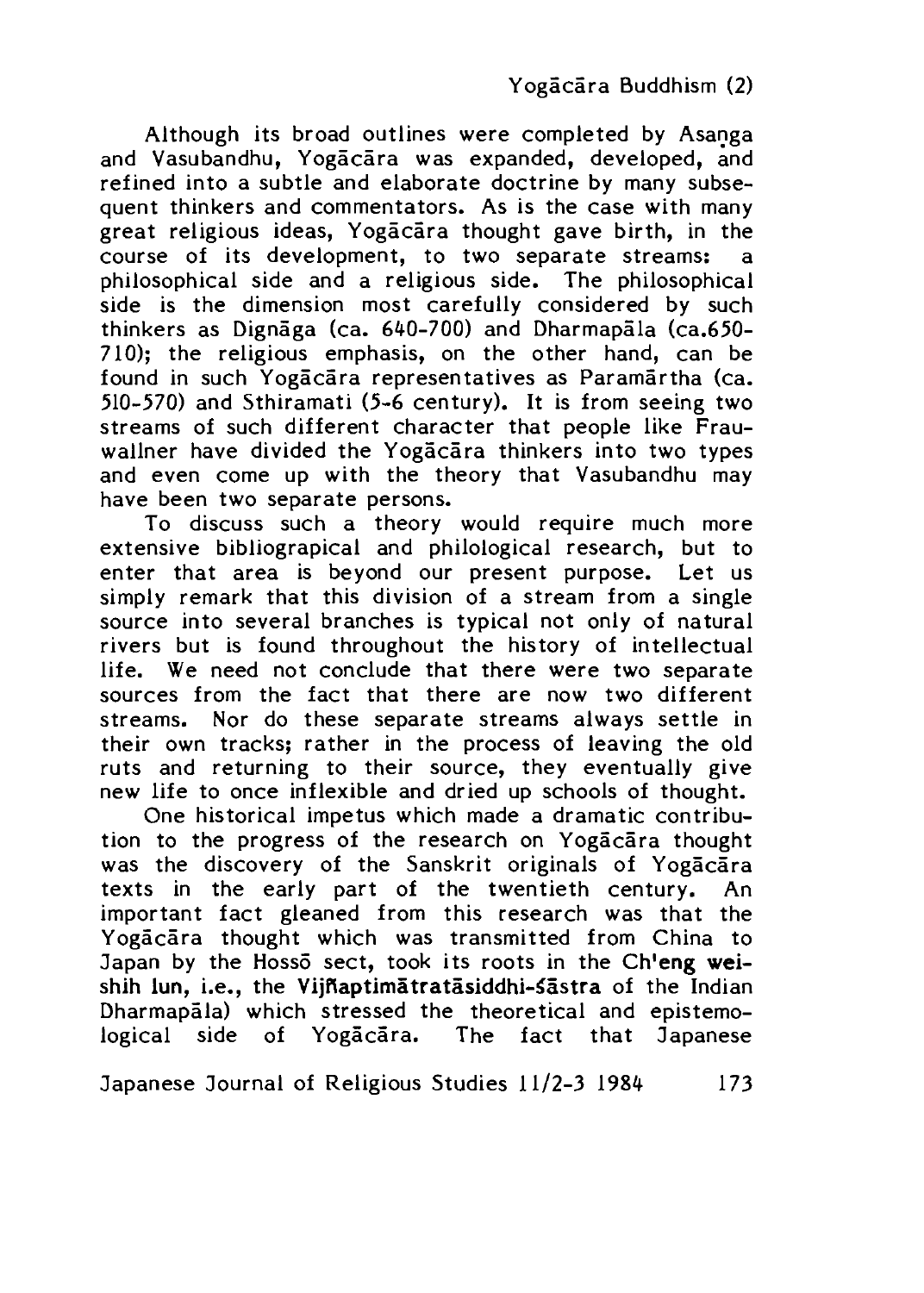interpretations of Yogacara were based entirely on that one text is now seen to be a serious obstacle to proper understanding of the real basis of Yogacara thought. The dialectical philosopher Dharmapala's Yogacara was conveyed to China by Hsiian-tsang (in 659 A.D.), while the religious side of Yogacara was transmitted to China by the translations of Paramartha (a century earlier). But Paramaartha's contributions have long been hidden by the greater authority of Hsiian-tsang, The discovery of the Sanskrit originals then opened the way to see the two in true perspective and to discern the distance between the two.

As Ui Hakuju has indicated, it now appeared that Hsüan-tsang, modeling himself on Dharmapala, did not adequately preserve the religious side of Yogacara, and a reappraisal of the importance of Paramartha resulted. Put differently, among the by-products of modern Buddhology, grounded as it is in the methods of literary criticism, can be counted the possibility of shedding new light on the religious dimensions of Yogacara Buddhism.

Does this mean that the religious side of Yogacara was not in the least transmitted to or alive within Japan? I do not think so. Taking a hint from Yamaguchi Susumu, the truly religious side of Yogacara was transmitted by the scholars-commentators of the Pure Land school to Shinran, and was profoundly revived in the thought of Shinran himself. Of course, Shinran's interpretation was not based on philological research but rather on the intuition of a religious creative genius. Intuitions detached from research may end only in subjective fancy but, on the other hand, to break out of the ruts of literary scholasticism we have no other means but intuition. If in some sense we can say that the religious side of Yogacara Buddhism found its way down to Shinran, then conversely we might surmise that through Shinran's thought we can in turn illuminate something of Yogacara and express some of its religious depth.

THE MEANING OF CONSCIOUS CONSTRUCTION ONLY Let us now return to Yogacara thought itself, and consider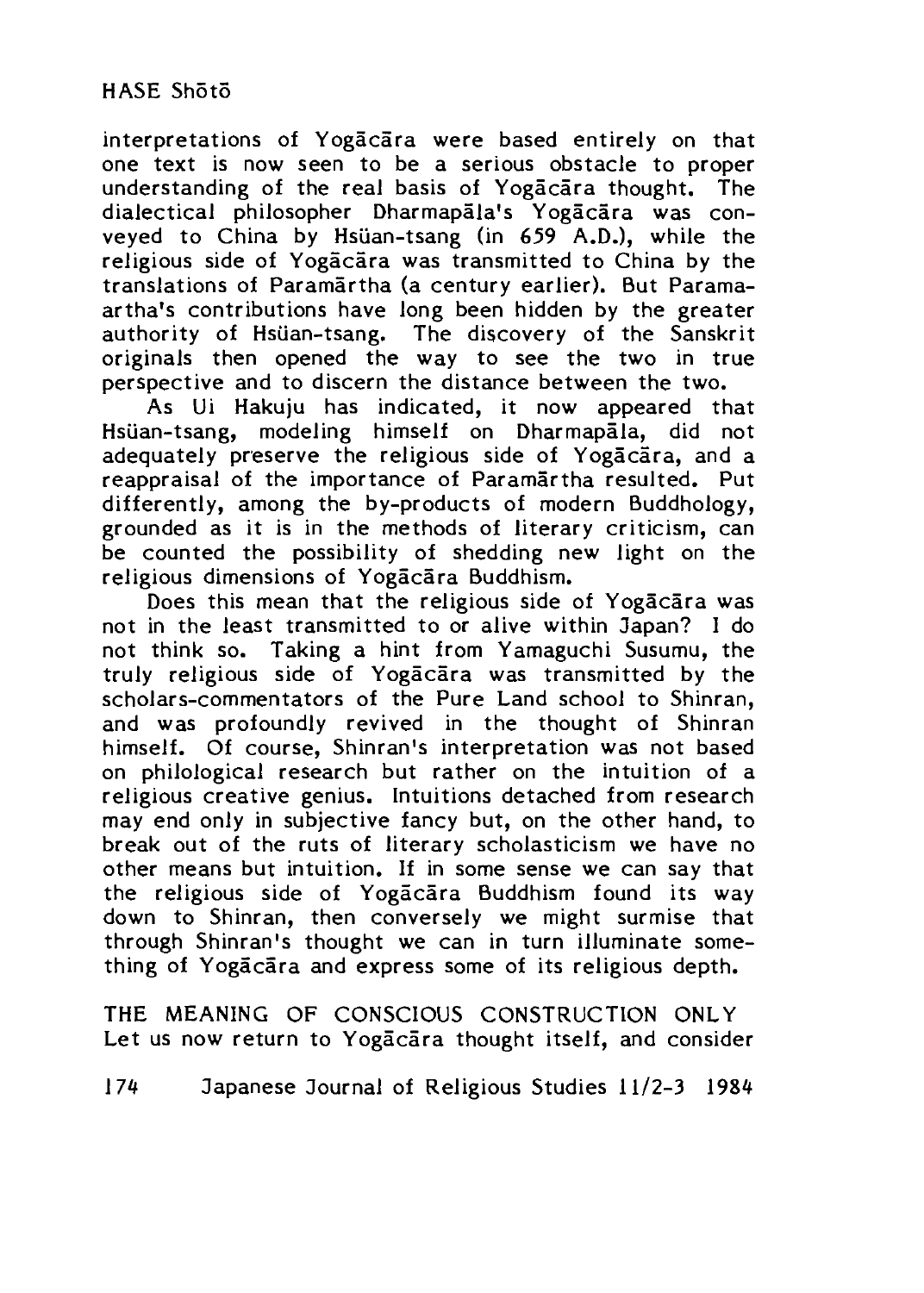some of its central themes. The basic theme of Yogacara evolved from the problem of knowledge, the central project being to shed light on the state of our knowledge and on the conditions of its establishment. As the term, vijRaptimātratā, itself implies, this doctrine tries to make clear that all that exists exists merely as a construct of consciousness, and that there are no independent objects in existence that could be underlying causes of these appearances or expressions of the mind. That is why one came to speak of "conscious construction only without any external object." Exactly what would have been the Yogacara's basic intention in explaining everything by the "construction-only" theory?

"In Mahayana Buddhism, the three worlds (or three levels of existence) are theorized to be no more than appearance only. As it is written in the sutras, 'Yea disciples of Buddha, everything in the three worlds is only within Mind." Compressing these words from the twentysecond chapter of the Avatamsaka-sutra into the expression: "The three worlds are only conscious construction," the Vim Satika-vijñaptima trata-siddhi of Vasubandhu develops its arguments as an elucidation of these words. The three worlds, of course, consist of the realm of desire *(k'Sma-loka),* the realm of form *(rupa-loka),* and the spiritual or metaphysical realm *(arupa-loka).* Although a human being is affected by each of these realms and presents a living synthesis of them, they are all relative, as the line "the three realms are only conscious construction" says. All things which present themselves to human experience are indeed no more than conscious constructs. There is nothing which posesses its own real essence and thus exists in reality; since all is conscious construction, everything is simply like phantasms. If we press further, anything appearing or experienced in any realm or domain, all so-called "existents," are no more than an expression of mind. Even things which are normally thought to be independent objects existing on their own in the external world completely apart from consciousness are in fact set up by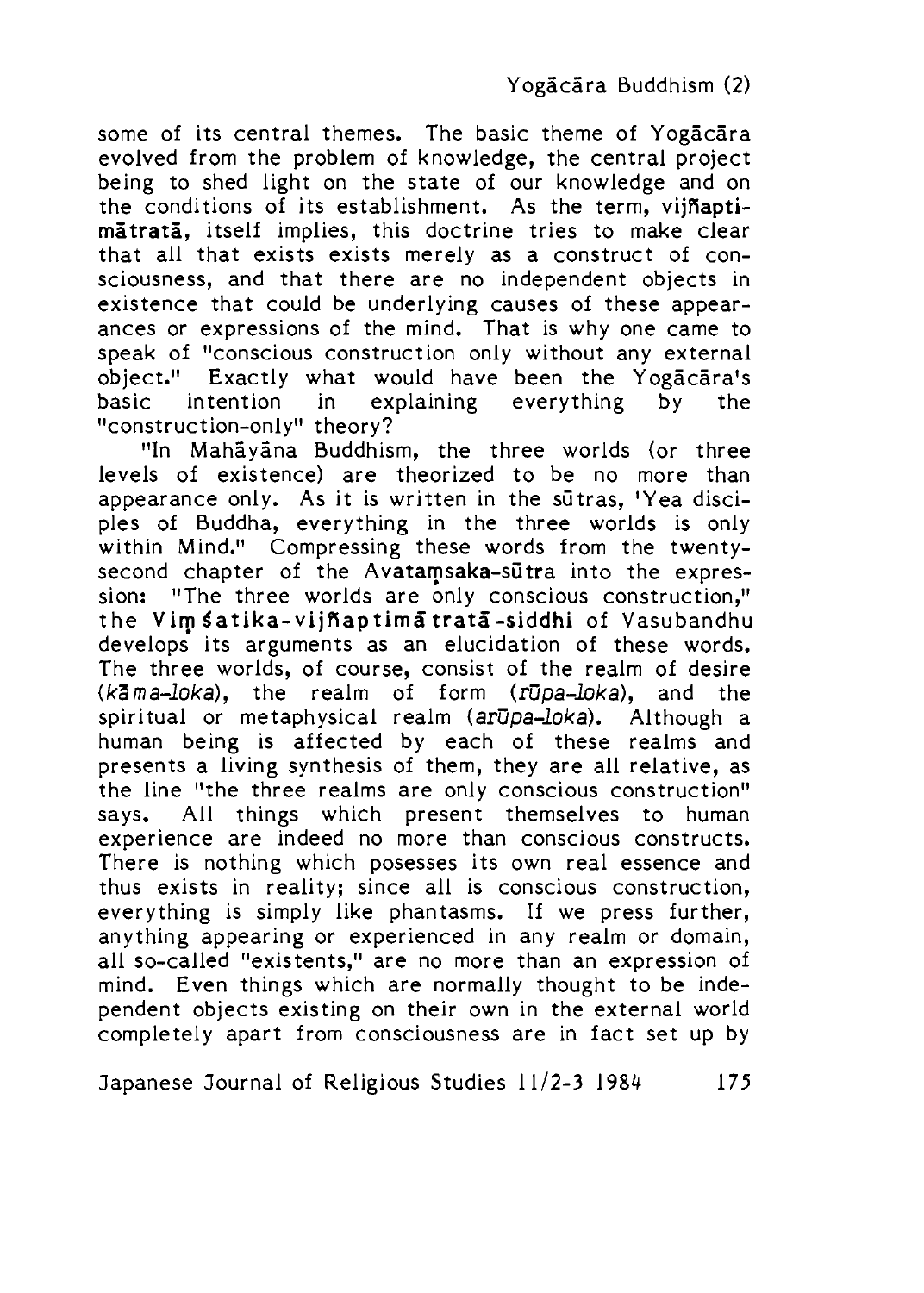the mind as if they existed by themselves. In short, behind all that appears in consciousness, there are no objects independently existing. Thus, the Vimsatika-vijñapti-Thus, the Vimsatika-vijnaptimatrata-siddhi denies the existence of an independent external world and makes everything internal and minddependent. Insofar, its intention seems to be to develop an epistemological theory of consciousness explaining how our conscious construction of things is established; and to move from a realistic theory of knowledge into a pure idealism.

This, however, does not exhaust the meaning of Yogacara thought. Yogacara's denial of external objects and internalization of them in mind is not based on a theoretical interest in epistemological doctrine, but rather on the practical concern of cutting off the shackles constituted by the outer objects. In the last part of the Vimsatikavijfiaptimatrata-siddhi, it is propounded that a true understanding of "conscious construction only" is the "realm of Buddha" (Buddha-land). The Buddha-land is then described as a realm free from all shackles and completely unhindered by any obstacle, as a realm of freedom. Therefore, an accurate understanding of "conscious construction only" entails more than a mere explanation of the way external objects are established by consciousness, for it is first of all a reaching towards that realm of freedom, far from the spell, threat, or enchantment of external objects through the denial of their external existence.

In this sense, even if we can say that Yogacara with its theory of "conscious construction only" is a Buddhist idealism, such an account fails to grasp the fundamental essence of this philosophy. For the essence wich permeates all Yogacara thought is more than a concern with illuminating the transcendental condition of objects, but is rather the practical concern with abolishing the enchantment and delusion which come from those objects.

Therefore, the second important issue we must scrutinize at this juncture is to clarify the nature of the "objects" in the context of "conscious construction only without objects (artha)." Even while using the single word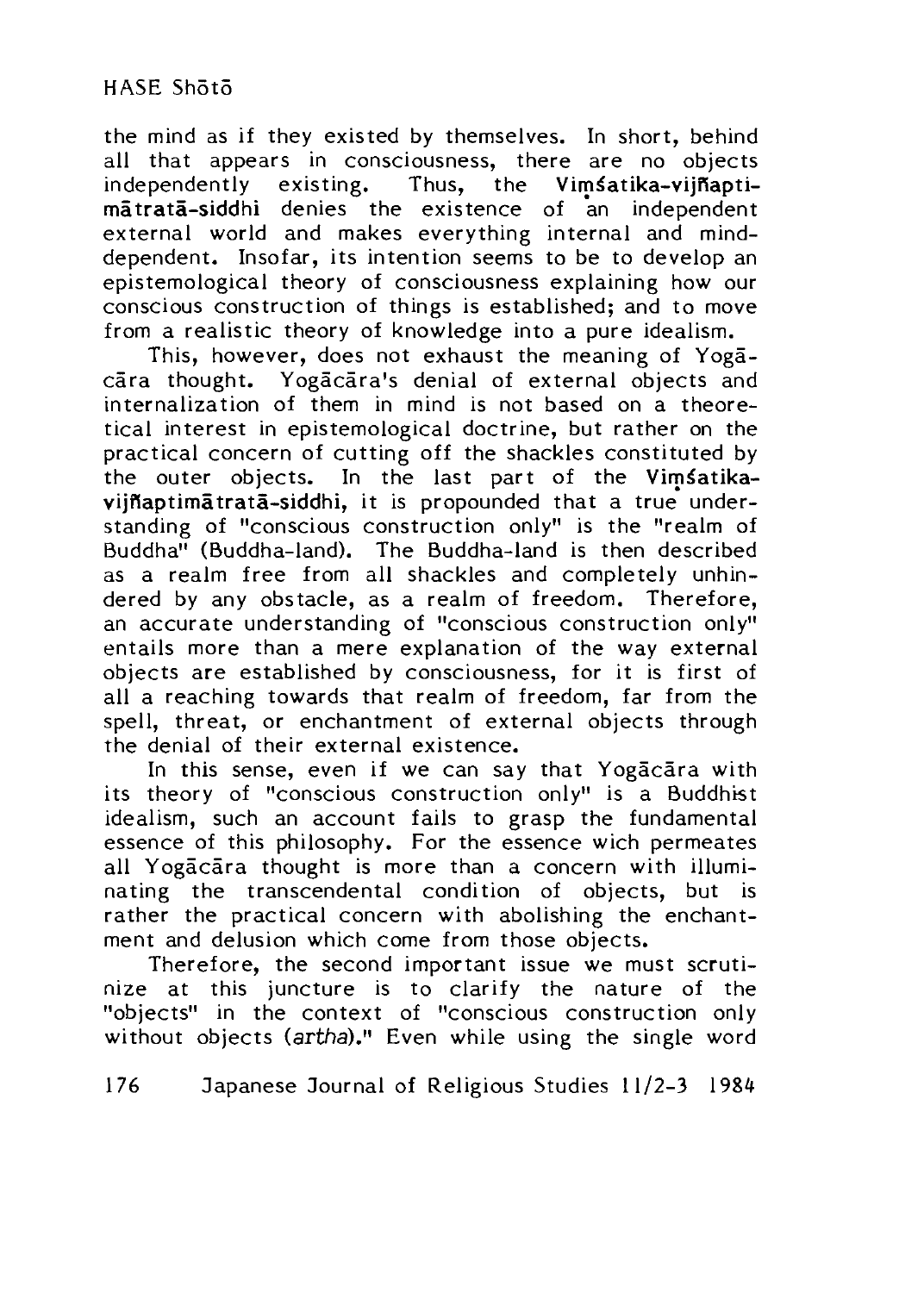"objects," we can distinguish many situations and contextual meanings of "objects." Perhaps the first objects which come to mind are objects of sense perception in space, such as a tree or a rock. But we can say that imaginary mental images in time are also objects. In the case of the latter, however, our desires and emotions enter into them and mingle with them, so that it becomes increasingly difficult to make the clear separation between self and objects which we can see on the perceptual level. Objects wherein the self and the object intermingle so as to make a clear distinction difficult could be called "objects on the emotional level."

These two types of objects do not necessarily appear separately: more commonly they overlap. When overlapping with objects of sense perception, imaginary images take on more definite shapes and, conversely, our sense perceptions, when supported by our prior mental images, come to be distorted by worldly desires and emotions. Yet we must keep distinguishing these two types of objects. The tree disinterestedly perceived before my very eyes and the tree perceived as an obstacle to traffic (or from a utilitarian perspective as so much usable lumber, or again as an object of deep aesthetic or even emotional appeal) are the same tree. But, while it is the same tree perceived in each of these cases, its character as an object comes to differ as the desires or emotions lacking in the first perception are included in the latter. Thus I may see my own feelings even in the tree perceived before my eyes. In this way I develop an intimacy with objects and come to be tied to them by invisible strings. What is important here is to understand the peculiar status of objects on the practical, emotionally influenced level.

At first glance, the objects whose independent self $e$  existence is denied by the Vimsatika-vijnapti-matratasiddhi-sästra seem to be objects in the dimension of senseperception, since the textual demonstration of this point uses objects of sense-perception as examples. But, in my opinion, these objects must really rather be those of the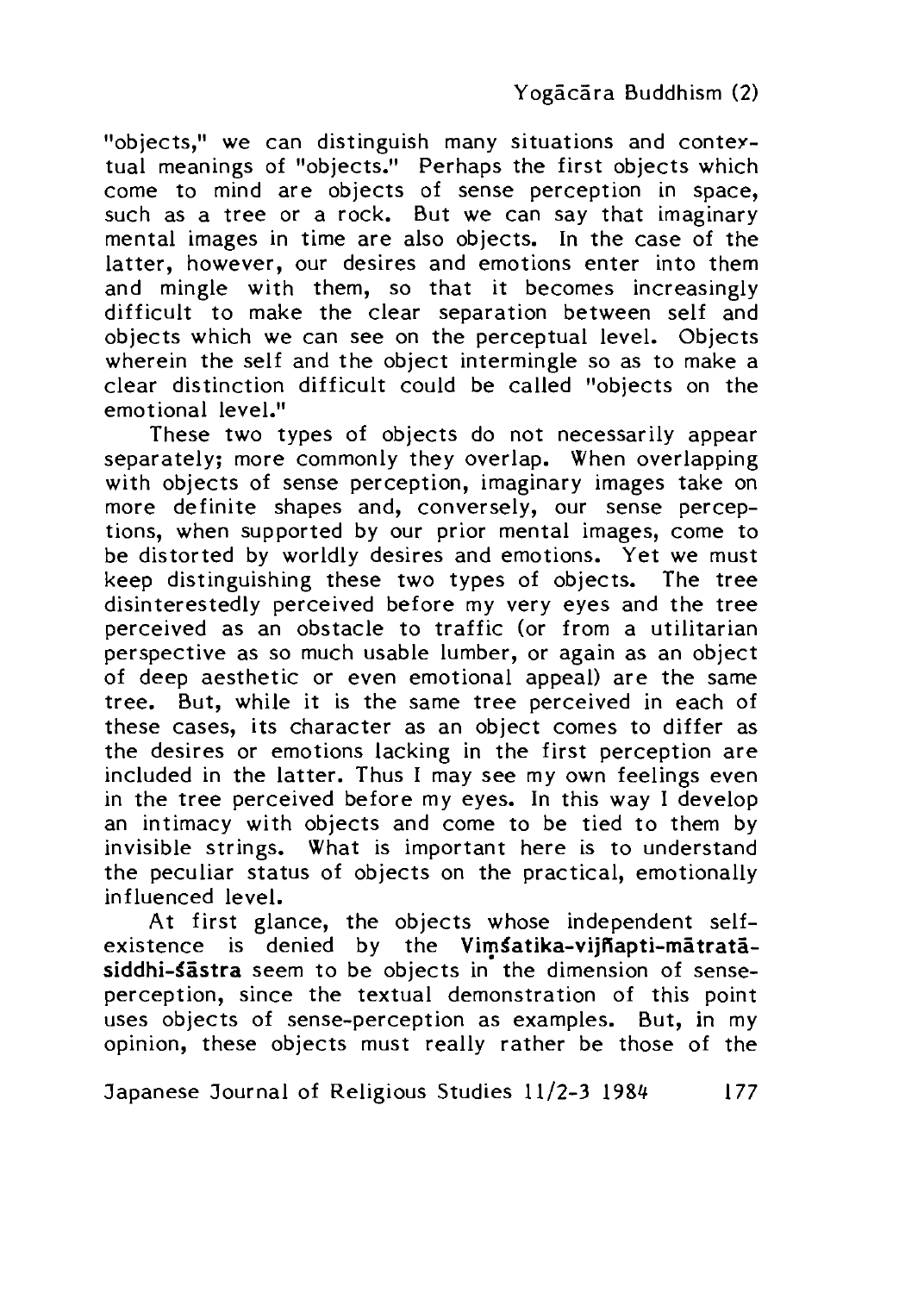practical-emotional dimension. For the objects of the realm of sense perception do not inevitably fetter and bedazzle our wills. Rather, our perception of these objects for what they really are, apart from our practical interests, can work to release us from our enchantment with them. The objects which so daze and enchant us are not just the objects of sense perception but rather these objects as mental images in our imaginations. We are not troubled or made to suffer by the tree or rock before our eyes. What troubles us and causes us to suffer are the "river of pus," "the forest of needles," and the "guardians of hell" (all images of hell in Buddhist mythology) before our eyes.

To be freed from the threat of such images of our imaginations it would be helpful if we would pay much closer attention to the physical rock or tree. From this view, the objects which we must negate are not the perceptual objects in space but the imaginary images in time. Our text uses perceptual objects as examples in its demonstration of "conscious construction only,'1 because it sees them as analogies to the practical realm; and we do not need to take them literally. Even if we were to take them literally as referring to the realm of perceptual objects, we must at least remember the practical intentions of the demonstration, and that the objects of the perceptual realm are taken as strongly colored by the practical realm.

The state of our everyday experience is one of envelopment by passions and delusions, because each of us embraces in himself, and is tossed about by, so many absolutes or idols that enchant him and shackle him right in the middle of himself. Those are only imaginary and therefore unreal objects, but precisely because they are unreal and imaginary, they enchant us and fool us. And as long as such "objects," while imaginary and lacking in foundation, move us, then in a sense we can say that they exist for us. This is the kind of object which Yogacara is trying to negate: Yogacara's purpose is to liberate us from the objects of our own imaginations that control and enchant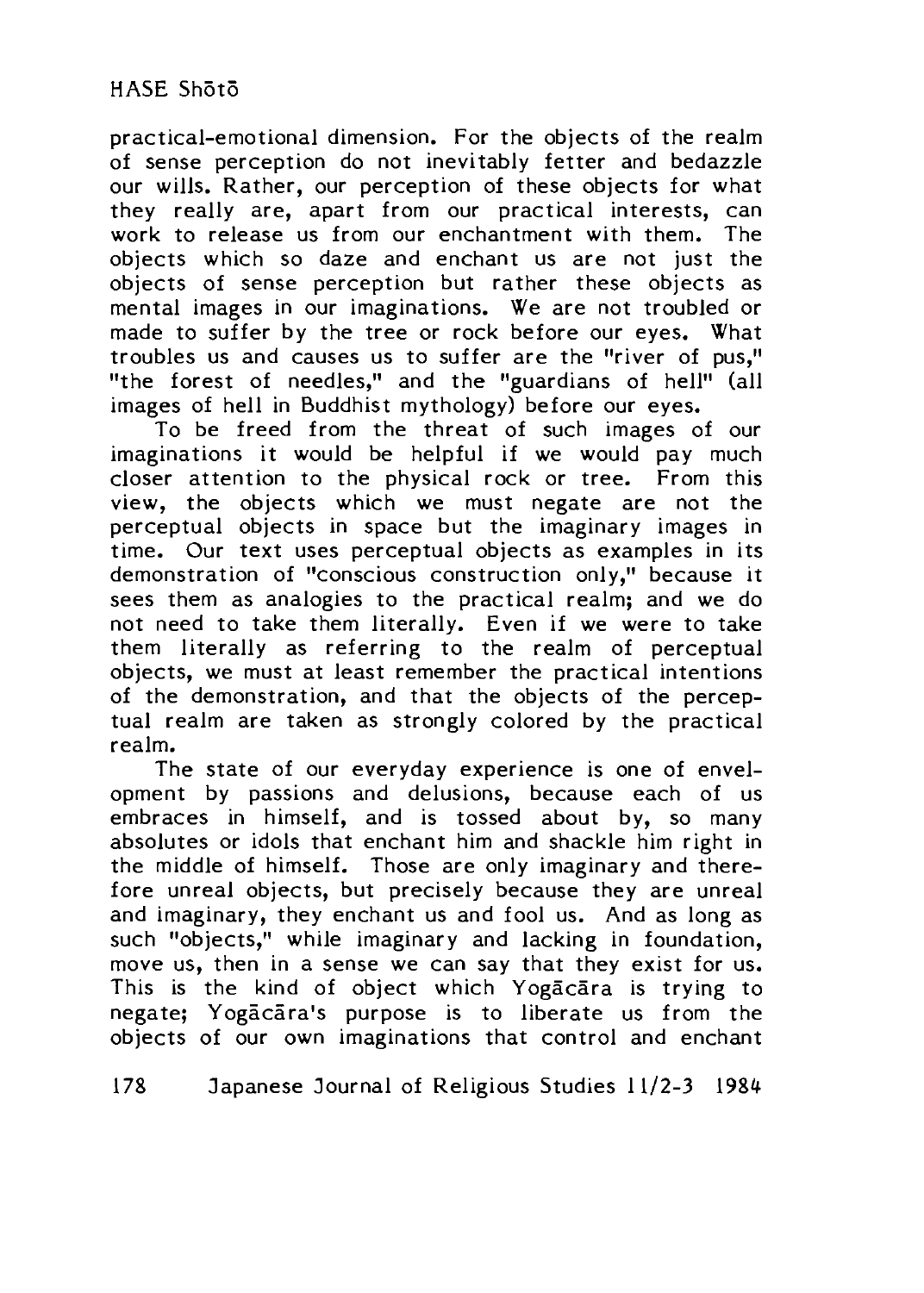us.

Gabriel Marcel says that the objects with real existence for me are the things which participate in "my body." This is no longer the kind of object which we can call "an object" in a strict sense. Marcel says that "the object exists only as long as it partakes in the nature of 'my body'—or, in other words, only as long as we do not think of it as an object." This is also the meaning of "object" within Yogacara thought. Put conversely, even if the object is represented, as long as it does not partake of the nature of "my body," it cannot become a reality that can beleager and entrance me with its opaque and mysteriously important background. This is why Marcel says: "The idea, so far as it is represented on the pattern of an object shares with the object as such the characteristic of nonexistence, the object only existing in so far as it shares in the nature of my body, i.e., in so far as it is not thought of as object" (Marcel 1949, p. 9). We might say that such an idea does not really exist for us.

What hypostatizes objects which do not really exist, and becomes bound and fascinated by them, is less the perceptual conscious construction of objects in space than the imaginary images of the temporal dimension, as we indicated before. The world wherein we are bound and driven by those hypostatized objects is a world wherein we are shut up in an invisible prison. Therein we may be esentially free insofar as we are human, but effectively we are not free at all. Our freedom is distorted and undone by this world of passions, this world wherein we are caught up in the objects of our own hypostatizing. The passivity of the passions, then, is not a simple passiveness, but rather an active passivity; not a bodily passivity, but rather a spiritual passivity: a passivity under the self-enchantment which the spirit imposes upon itself. It is from this imprisonment of the world of the passions that we must seek salvation.

What makes this liberation especially difficult, however, is that we have here an imprisonment that depends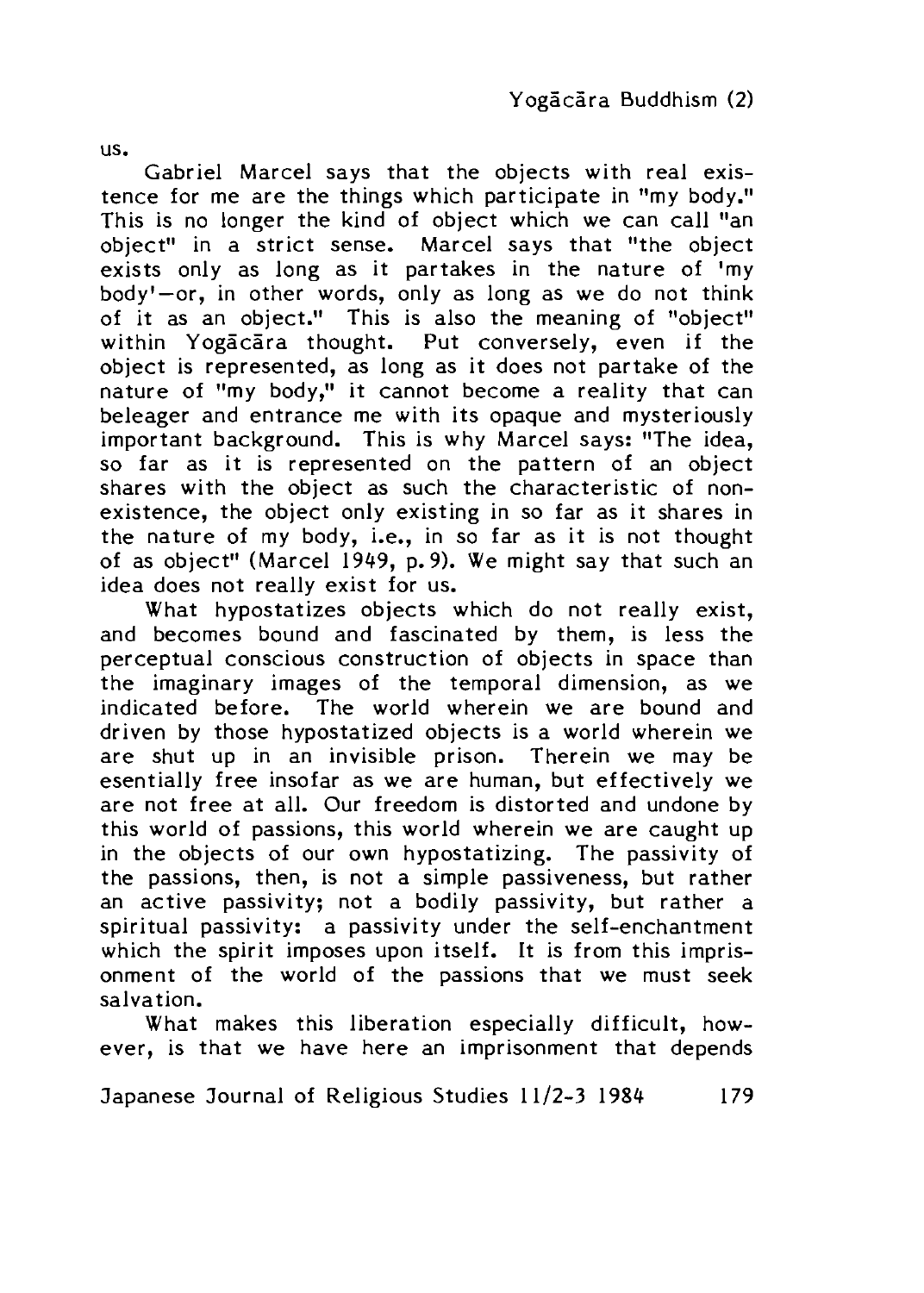not on external factors, but that hinges on the individual's own volition and arises as the self-binding and selfimprisoning of the will of the subject. The world of passion is a "magical world," in the sense that in it there is no gap between subject and object, but the two are conjoined. Here the subject cannot free itself from the object because the ordinary realm of perceptual images is interrupted and shut out. The Vimsatika characterizes this condition with the "guardians of hell" besetting and harming us. The guardians of hell appear as our persecutors insofar as they appear as "beings that persecute and cannot be persecuted," beings such as do not exist in the realm of sense perception; therefore as images of the imagination not existing in reality. What threatens, fascinates, and oppresses us is just such imaginary objects; and insofar as they exhibit power, the spatial realm of perceptual objects disappears. The first step towards breaking out of the opacity and miasma of the "magical realm," therefore, is to become aware that the world of sense perception has been lost sight of.

When we understand ideas like "the three worlds are mind only" and "conscious construction only" from this kind of practical perspective, we can see that, even if their discussion is developed like an epistemological investigation of perceptual conscious construction, we should not interpret this literally according to our ordinary view of cognition which takes perception as its model. As Professor Hattori says, "the purpose of Yogacara philosophy was not to prove that knowledge could be established even without any objects of the external world" (Hattori 1970, p. 107). Nor was it to illuminate the conditions of this establishment, while regarding as normal and objective our experiential knowledge. The purpose of the Yogacara philosophy is to apprehend the totality of our knowledge as something shackled by the spell of objects, and therefore swayed by pollution and delusion, and to secure a purified and supramundane wisdom by abandoning this pollution.

So, the reason Yogacara reaches back towards the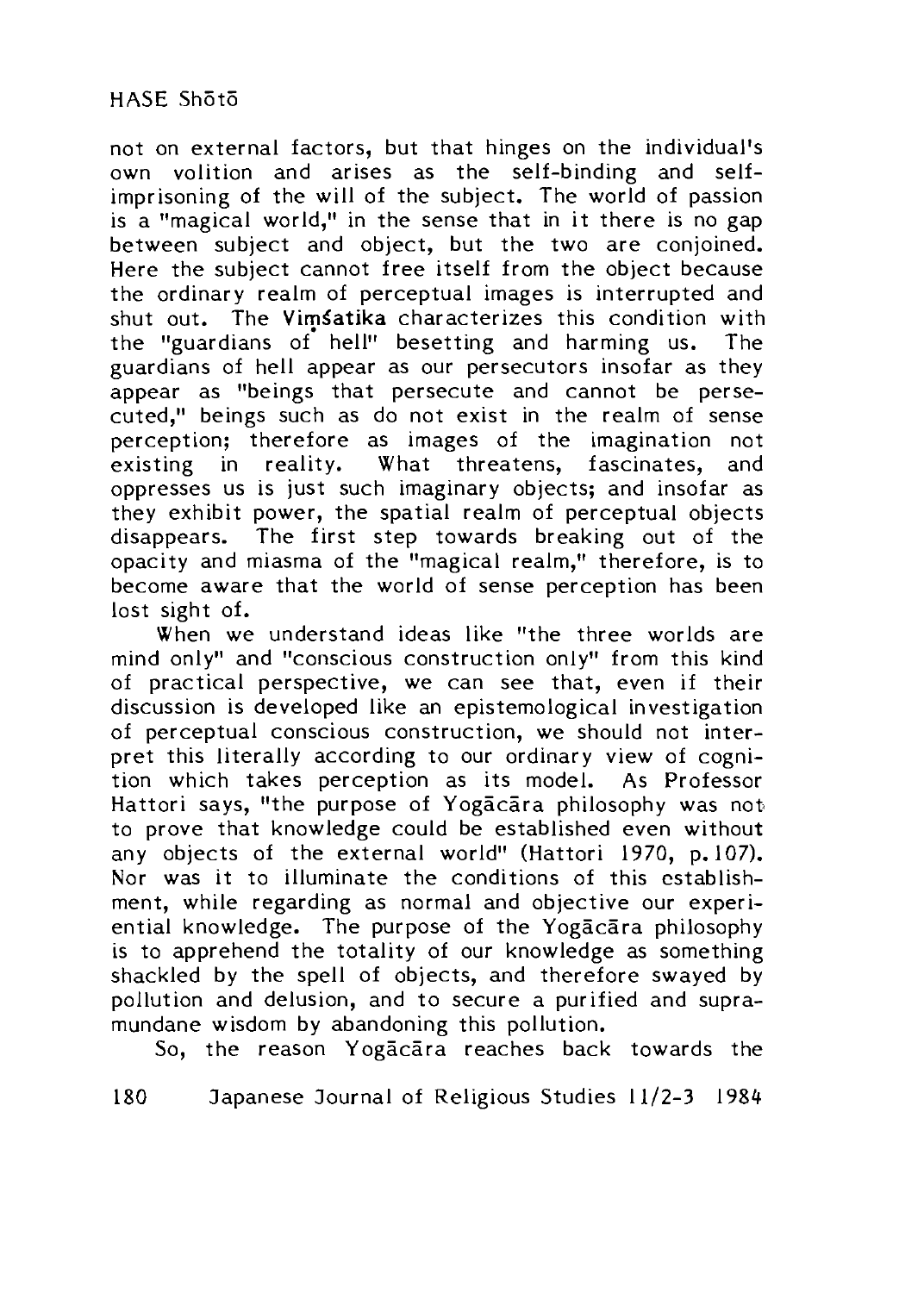roots of experiential knowledge is to comprehend the cause which grounds all experiential knowledge as a dream, and by that comprehension to awaken us from that dream.

## THE ACTIVATION OF CONSCIOUSNESS

The practical meaning of Yogacara thought lies in the fact that, by enlightening us to the fact that the objects of knowledge are unreal, it detaches us from a fate bound by objects and thus lets us enter a realm of unobstructed freedom. That is why "conscious construction only without objects," realistically understood, is considered to border on the Buddha land *(buddha-gocara).* However, even if conscious construction only is the true condition of knowledge, it is not easy to dissolve the fact that our experiential knowledge is actually sullied by the bonds of the hypostatized objects of its own mental imagery. This is why we must shed light on the origins of our naive realist experiential knowledge; and that is the goal of the Trim^ika-vijfiptimatrata-siddhi-karika.

Let us have a brief look at the relationship between the Trimsika and the Vimsatika. The main emphasis of the Vimsatika is to expose the unreality of the objects of knowledge. On the other hand, the Trimsika, we might say, tries to expose the source of the real-seemingness of those objects to us, in spite of their ultimate unreality. In that sense, the Trimsika tries to trace back to the roots of our experiential knowledge and to illuminate all the conditions which establish it.

At his point, Yogacara thought has the same intention as Western idealist philosophy. Still, we must not lose sight of some fundamental differences between the two systems' reasons for looking back to the grounds of experiential knowledge. In Western idealist philosophy, it is to seek out the "fundamental knowledge" underlying experiential knowledge, and to lay this bare at the root of experiential knowledge through that experiential knowledge itself; in other words to come to the "knowledge of knowledge." In the case of Yogacara it is rather to shed light on and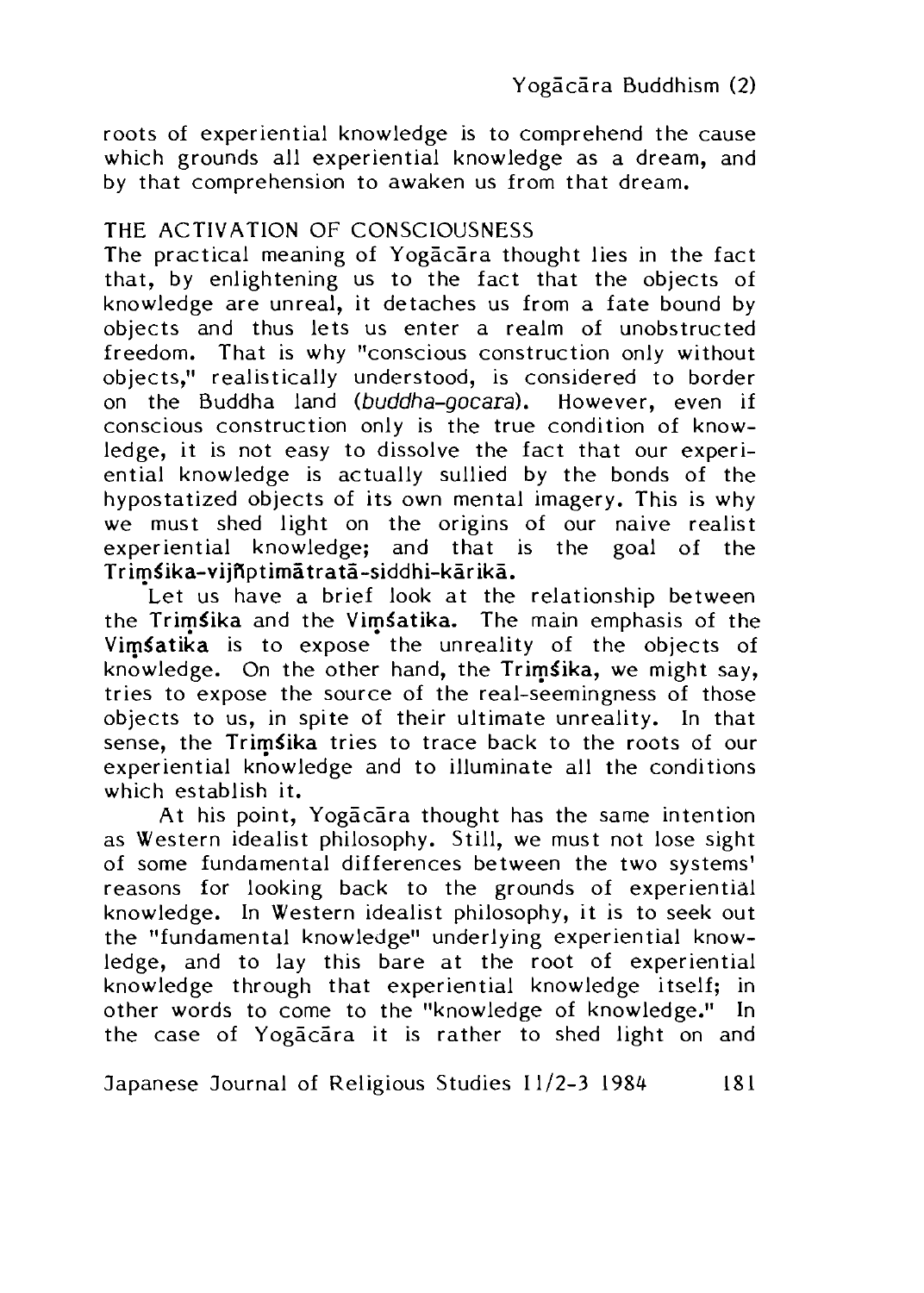come to grips with the origins of the delusions which perplex our experiential knowledge.

Thus, from the outset, these systems differ in their judgments of the character of experiential knowledge. In Western idealism, even if it is supposed to be a severely limited and bounded thing, experiential knowledge is still viewed as value-neutral and set apart from questions of good and evil. In Yogacara, however, experiential knowledge is not value-neutral. It is seen as already polluted, covered with delusions, and hence evil. Thus, to achieve pure and supramundane knowledge, apprehension of a transcendental knowledge at the bottom of experiential knowledge (as in Western idealism) is not enough. According to Yogacara, we can secure pure knowledge only by a complete turn-about of the principle of delusion that so deeply underlies all experiential knowledge.

From Paul Ricoeur we can learn something about the difference in the meaning of "reflection" between Western idealism and Yogacara thought: It is the difference between the eidetic and the empirical. In the case of eidetic reflection, experiential consciousness is taken in the common, value-neutral, sense, without any differentiation of good and evil; and so the transcendental knowledge found at it roots is also neutral, neither good nor bad. Thus this transcendental knowledge is still abstract, and does not really constitute the transcendent. By contrast, empirical reflection starts from the actual condition of our knowledge and treats it as something already deluded and polluted. Thus, within it we cannot discover true, pure knowledge, unless that delusion be fundamentally turned around. It is here that knowledge ceases to be valueneutral and is seen as constituting a liberation from evil. It is also in this kind of knowledge that the transcendental becomes actual for the first time (Ricoeur 1950, pp. 7-31).

Where then can we find the cause of our ordinary knowledge being deluded and polluted, of our taking things which do not exist for existing objects, and thus of our being shackled by them? The Trimsika explains it in terms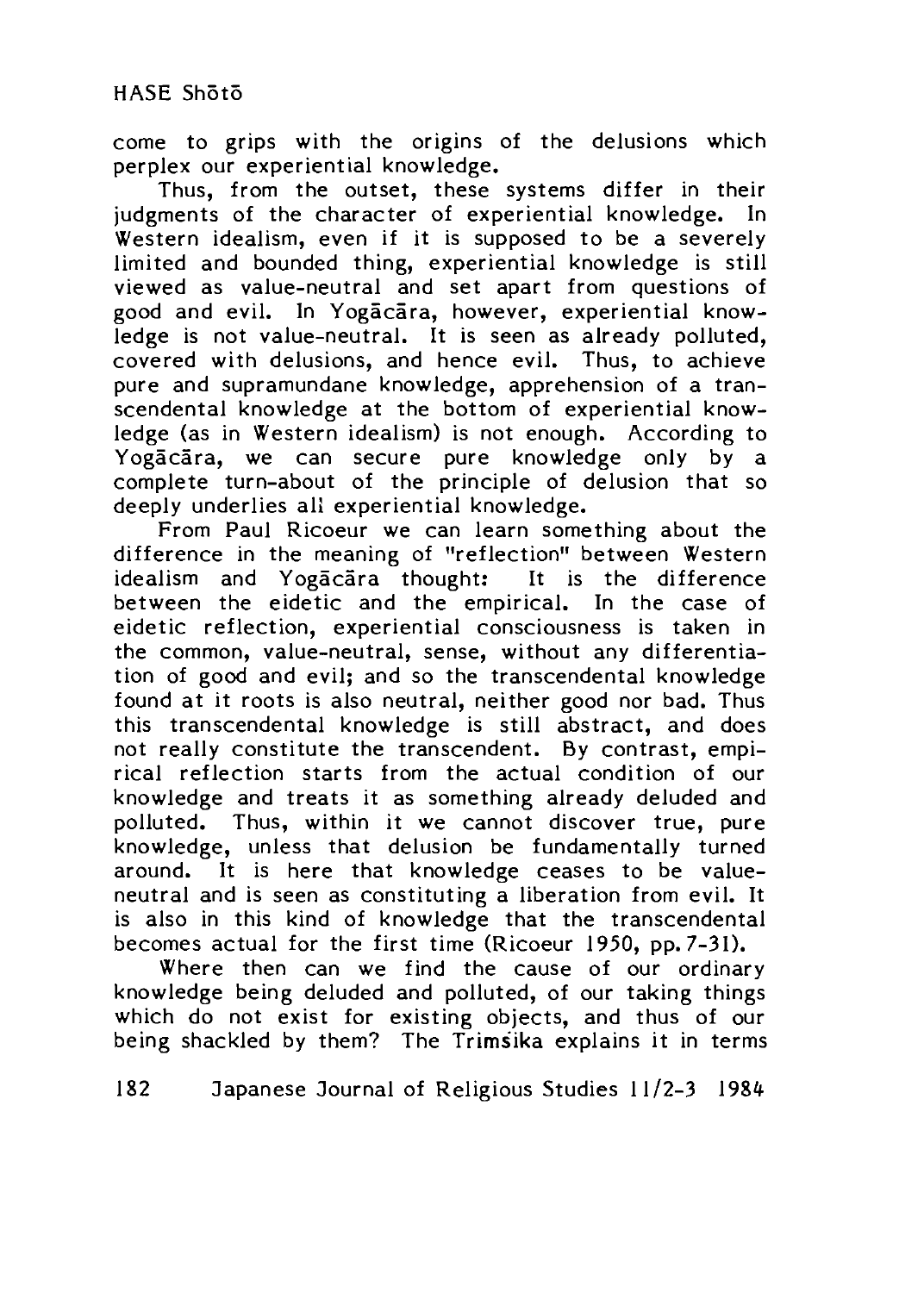of the power of imagination at the roots of consciousness, and suggests that the objects that bind us are due to the working of that power which reifies its own mental images into real-seeming objects. The Trimsika calls this power of image-reification "the activation of consciousness" (viinana*paiinaida)* and considers the structure of this activation to be divisible into three levels.

That which functions at the most basic level is called maturation *(vipaka),* the second level reflective activity (manana), and the third level (which results from the other two) is called the "conscious construction of the objective world" *(visayasya vijnapti).* It is the totality of the workings of these three levels which results in the activation of consciousness that in turn gives birth to our experiential knowledge. This activation of consciousness, however, does not all take place at a conscious level. What appears to our consciousness is the "conscious construction of the objective world," the most obvious level of the process. Beneath that lie hidden, without ever entering our conscious thought, self-consciousness as "reflective activity" (manana), and still on a deeper level the stream of fundamental consciousness as maturation or vipaka.

To interpret experiential knowledge in this way, not only on the superficial level of objectified symbols, but also in terms of its hidden backdrop of self-consciousness and pure process of activation, means that to understand our knowledge simply from its actually apparent state is not sufficient. If we fail to understand also its interconnections with the latent and subconscious, its real character will never come to light.

Thus the process of the activation of consciousness includes three levels or stages and is the working of vikalpa, the power of imagination or image-reification. The hypostatization of all objects of perception is born from this power. It must now be added that the almost inescapable tendency of this power results from its becoming internalized within consciousness as habituation. Put a little differently, these structural tendencies at the roots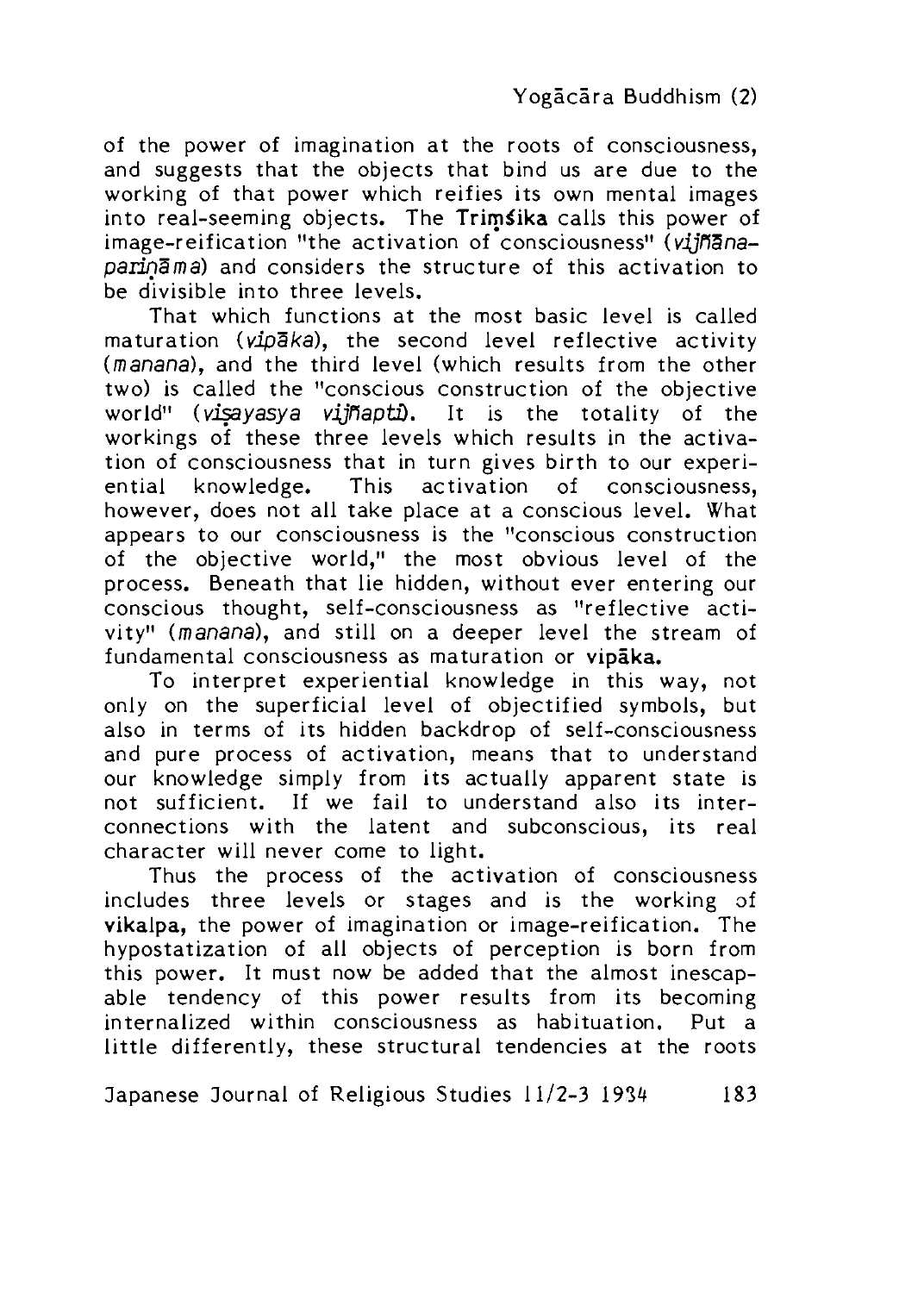of our hypostatization of objects are hidden in the subconsciousness as "seeds." Through the growth and actualization of these "seeds," the images of the objective world are established. Nor is this process something "einmalig," born in a moment to be destroyed the next. As the seeds mature and what had once been latent becomes apparent, this actualized entity in turn leaves its memory again as a new seed in the subconscious. In this presupposition, there must be some locus where these seeds of consciousness are preserved and held. This was thought to be the alava  $viiñāna$  (or storehouse consciousness) part of the subconscious. This storehouse consciousness exists continuously at the bottom of the actual consciousness. Even when superficial consciousness is interrupted or apparently destroyed, this storehouse consciousness never perishes. Therefore, while preserving all the seeds of consciousness, it itself changes without discontinuity, and is likened to a "rushing torrent," in the sense of something which is always turning and moving. The most basic level of the activation of consciousness, which we have called above the "maturation" level, is none other than this storehouse consciousness.

That which functions at the roots of the human condition as karma and rebirth, is also this storehouse consciousness. As we saw above, all the objects which present themselves to our present consciousness are born from a maturation of seeds in the storehouse consciousness. But these seeds are what the habits of past actions have left in the present. The maturation and appearance of these seeds in present consciousness is called "actualization," and what present actions leave as seeds in the storehouse consciousness is called "the aura of habit" *(vasana).* Our present actions are enacted from the accumulation ot habits of past lives, and again the "aura of habit" of our present actions through its perpetual accumulation comes co stipulate our actions in the future.

Thus, "actualization" and the "aura of habit" being mutually inter-active and present consciousness and the subconscious shaping one another, our actions are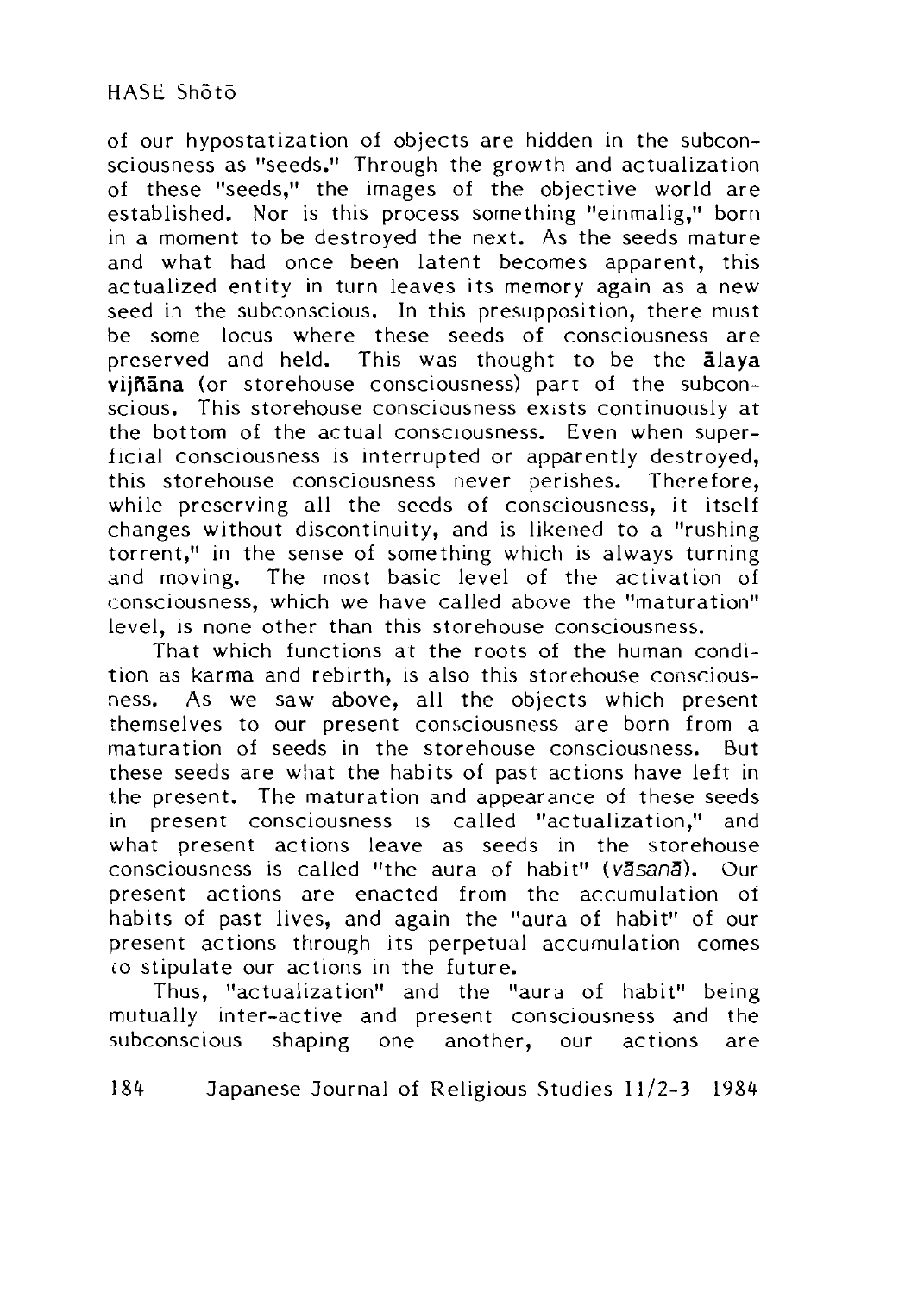continually determined from the infinite past into the endless future. Therein consists our human condition as karma and rebirth. Our present actions are thrust out as it were from the indefinite past like the wave crests born as the rolling sea is thrust upon the seashore. On that seashore they then leave their salty foam, a part of which they take along as they return to the deep of the rolling sea.

In seeking the grounds of our experiential cognitions, idealist philosophy reaches towards "self" or "knowledge of knowledge" as the source of light, while Yogacara thought reaches rather the storehouse consciousness as a dark principle that gives rise to karma and rebirth. But the reason this storehouse consciousness is taken as the basis of our experiential knowledge is not to put it up as an ontological or metaphysical principle for the explanation of how that knowledge comes to be. It is indeed true that this consciousness is the root cause of our human condition in terms of karma and rebirth. But that same consciousness is seen in turn as the very place which makes the liberation from this root possible. That is, in Yogacara, this process of tracing actions back to their roots at the same time intends the separation of these actions from these roots. That is what is meant by the term "conversion of base" (asraya-paravrtti). The uniqueness of Yogacara thought lies in its understanding of the storehouse consciousness as the locus that enables this "conversion of base."

But we must look more closely at this situation. Takeuchi Yoshinori considers the uniqueness of Buddhist logic from the perspective of Heidegger's Grund qua Ab-grund (the ground qua non-ground) (Takeuchi 1972, pp. 65-68). Here we see why Buddhist logic must be, not ontological but rather, de-ontological. It is this in the sense that the "qua" in its theory of the ground qua nonground is first of all practical rather than theoretical, and expresses a conversion from delusion to enlightenment. However, the tendency to see in the storehouse consciousness not such a conversion but rather something already in existence, and to set it up as a metaphysical principle for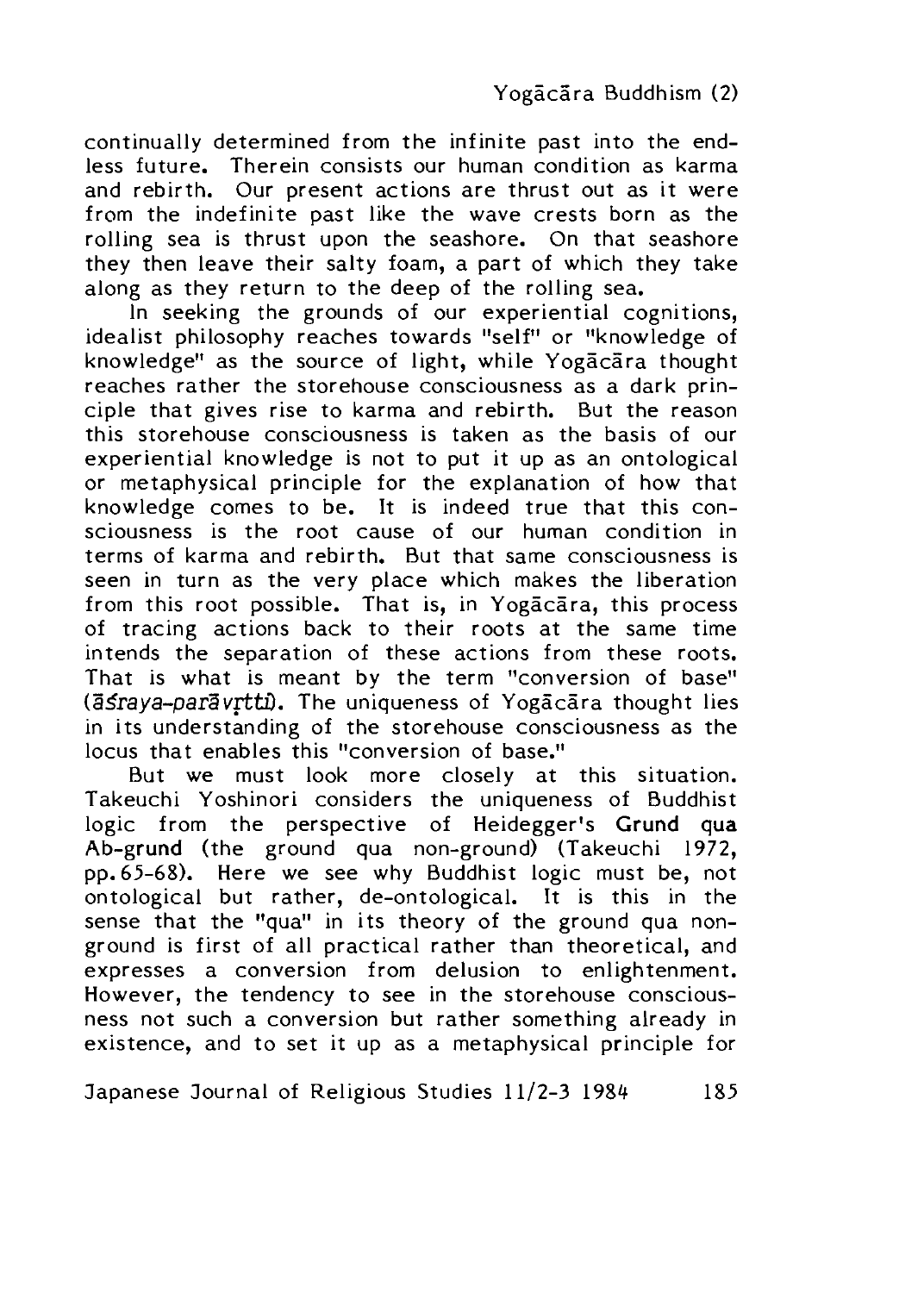the explanation of our experiential consciousness is undeniably present in some Yogacara thought. Since these people posit consciousness as a being and try to derive all other things from there, their "school" is called the "formpossessing Mind-only theory," in contradistinction with the "formless Mind-only theory," which apprehends consciousness as the locus of activation, and therefore as itself empty and void of essence. Whereas Sthiramati and Paramartha are representative of the latter school, Dharmapala and Dignaga, who stressed the epistemological side of Yogacara, are taken to be representatives of the former. The parallel existence of these two directions within Yogacara thought lies at the origin of the theory that "Vasubandhu was two persons."

In the storehouse consciousness two types of seed (the obstacle of passion and the obstacle to knowledge) exert their influence. As these seeds grow and actualize, the world of our experiential knowledge and action, enveloped as it is in impurities, comes into existence. It is here that the storehouse consciousness appears as something like gravity at the base of our existence, something which tends to oppress and even exclude the upward-striving movements of our hearts. One could liken it also to a stream, which carries countless billions of bacteria, turning into dark stagnation and allowing no other organisms to survive there; or again to a darkly stagnant pool, pulling us in like gravity. As this kind of gravity, storehouse consciousness, which determines and controls the actions of the present from out of the accumulation of mental habits of the actions and dispositions of our selves from the endless past, might be thought of as analogous to Kant's idea of "original evil." We need not here demonstrate nor fully explain the existence of this kind of storehouse consciousness. But when we look back on the motivations of our own actions, we cannot fail to sense the existence of a dark force that pulls and controls us like a kind of gravity from the depths of our own being.

This dark and heavy aspect of the storehouse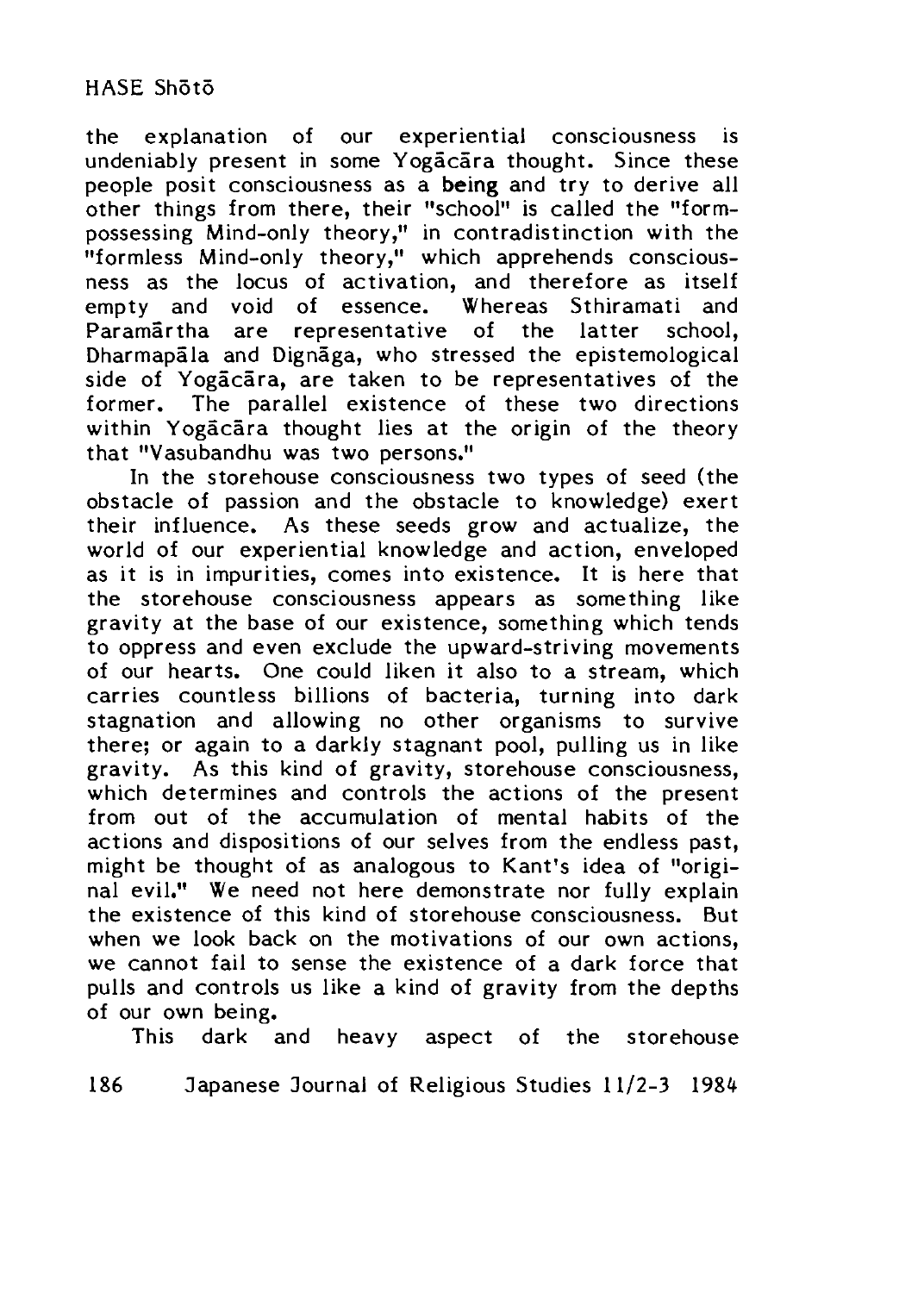consciousness, however, does not depend on the storehouse consciousnes itself, but comes rather from the influence of the "seeds" stored in this storehouse. Just like the blackness of the stagnant river is not due to the water itself but rather to the innumerable bacteria carried by the river water. The storehouse consciousness itself is not fixed or polluted, neither good nor bad. It is so swirled about by all the seeds it contains that it is more like a rumbling torrent that does not rest for a moment. Thus, to liken the storehouse consciousness to "original evil" is not exactly fair; it does not constitute original evil, it merely permits it. Accordingly, if the noxious seeds are stopped and thereafter innoxious seeds come to mature, the character of the storehouse consciousness is changed, and what had been a dark and stagnant pool becomes a clear rushing stream. Thus the basis of a person's existence changes: freed from the "evil weight," which pulled him down like gravity, he becomes "light and easy."

From the standpoint of Yogacara thought, this change of base denotes the destruction of the storehouse consciousness itself: for Yogacara holds that the storehouse consciousness is the locus of only noxious seeds. But, if the noxious seeds are cut off, does not there have to be some place at which the innoxious seeds which then grow up can exist? Maybe that would be the dharma-dhatu, the realm of truth. But the realm of truth only comes into being based on the converted nature of the storehouse consciousness, which in turn depends on the cutting off of the noxious seeds in it. But it is perhaps better not to call the storehouse consciousness that has been converted by that name any longer, but rather by the name, "Womb of the Tathagata (Buddha)" (*tathagata-garbha*). However, just as a dark and stagnant pool, when "reborn" as a transparent stream, is still the same water, so one could consider that the storehouse consciousness becomes the womb of the Tathagata when its character is converted.

An alteration in consciousness therefore not merely denotes the workings of the power of image-reification.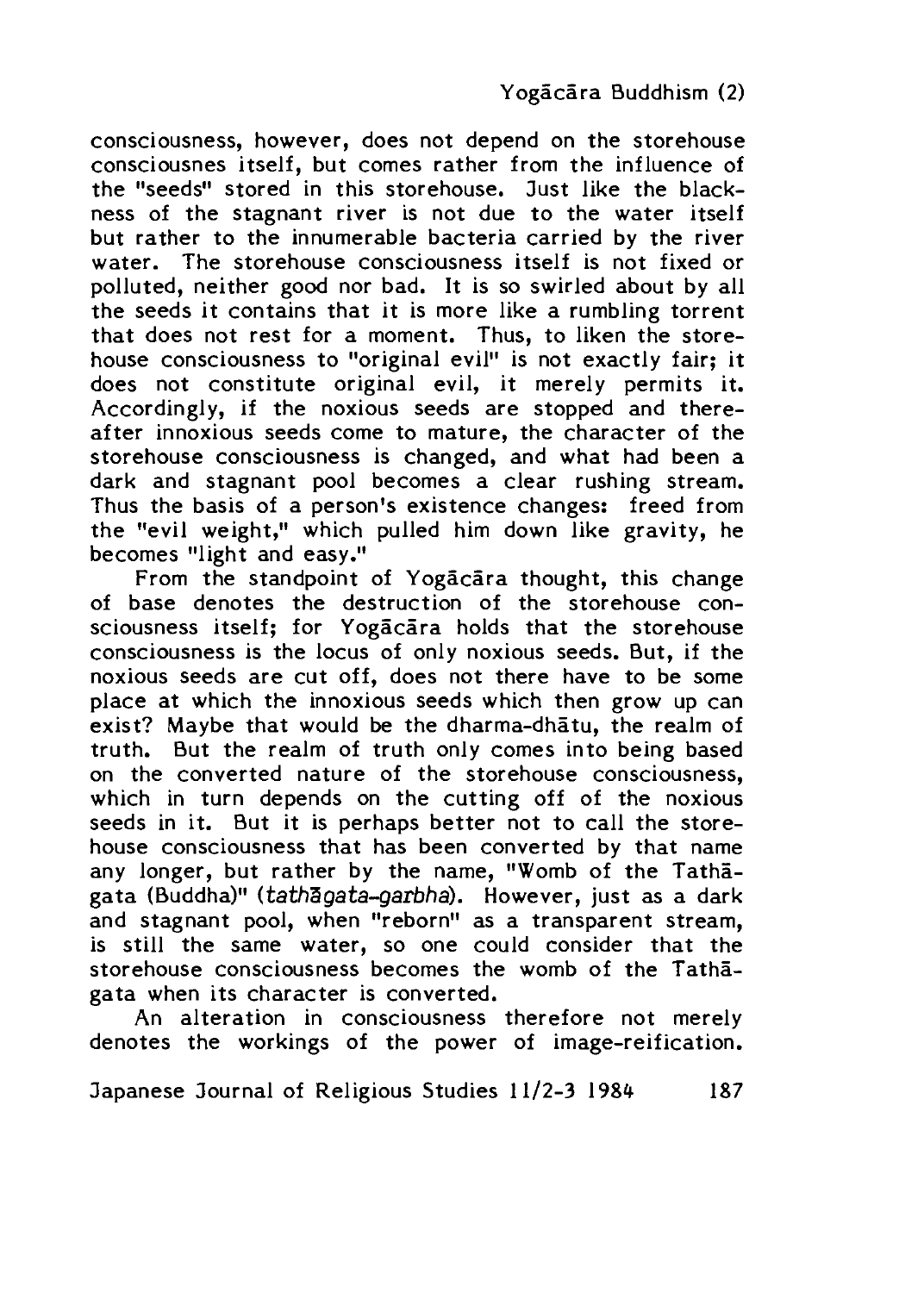Yogãcara's "conversion of base" is equally an alteration of consciousness, and the fundamental meaning of any alteration of consciousness is to be sought in the latter. Thus we can say that the alteration of consciousness has two sides. One is the false discrimination which hypostatizes objects (*vikalpa*). The other side is the coming into being of the realm of Truth-as a result of the alteration in the nature of the contents of the storehouse consciousness (or after this consciousness has been destroyed). It is this latter side which is particularly important. The most fundamental meaning of "alteration of consciousness" is precisely this conversion in which consciousness turns itself from false discrimination to great reflective wisdom. Consciousness ceaselessly changes; and since it turns around in the above two meanings, it is in itself "empty."

#### YOGA

How does this conversion of base come about? It is effectuated by the medium of yoga practices. As the very name of the sect implies, the origins of Yogacara philosophy are inseparable from the practice of yoga. As we mentioned above, a conversion of base cannot be perfectly realized unless the seeds of passions located in the storehouse consciousness are eradicated. But these seeds of passions are not present to our actual consciousness; they are hidden at the bottom of our consciousness. So, to eradicate these noxious seeds requires that we go beyond our ordinary consciousness to the bottom of our subconsciousness. It is yoga that has the capacity of working on the seeds of consciousness at that level. Yoga refers to meditative concentration, but what lies at its center? Let us try to apprehend it as attention.

Yoga is attention concentrated and focused to the highest degree. But to grasp the real nature of attention, we need to look closely at the difference between attention and will. The basic difference between the two is that will is interrelated with present consciousness and has no part of the subconscious, while it is only attention which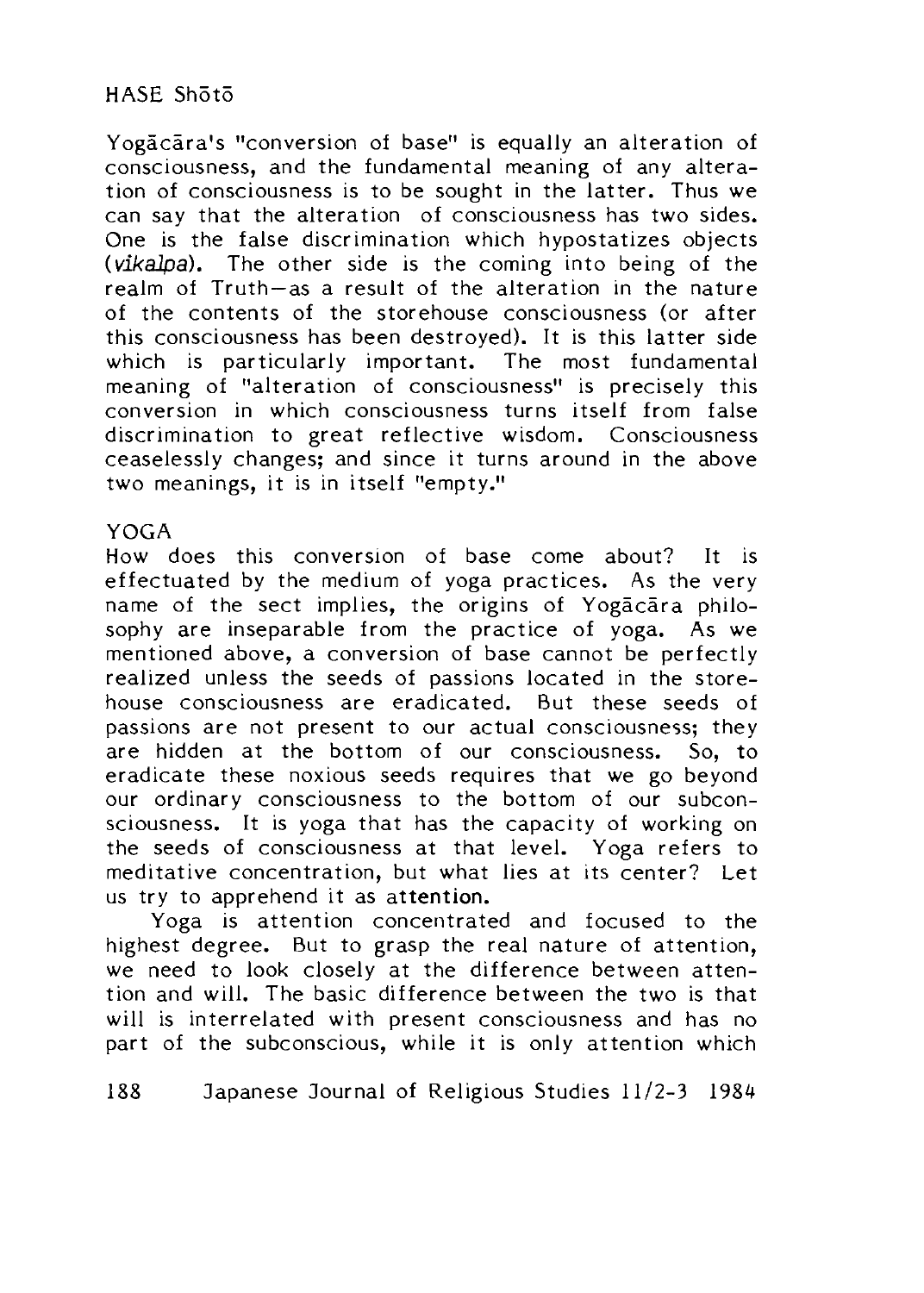can function at the level of the subconscious. We can interrupt or temporarily suppress the evil desires which surface to consciousness by an act of will, but we cannot thereby cut off their roots. But as long as we do not eradicate the roots of those passions, they will appear again even if they are momentarily suppressed. Merely by the force of will we can do nothing in confronting such a situation, and if we try it all the same, it is ultimately our wills which break down.

Attention, however, can accomplish what is impossible for will. By descending to the bottom of suppressed consciousness and eradicating the noxious seeds therein, attention can dissolve the strife between will and desire. Therein lies the "religious nature" of the power of attention. Simone Weil may be considered to be the prime example of a philosopher concerned with the deep religious import of the power of attention, as the distilled essence of prayer and meditation. Weil holds that attention is the highest part of the spirit. It is an intuitive faculty which, in the midst of the sensible, can catch echoes of another sort than the ones emanating from the senses themselves. In short, a faculty which can respond to the logos. The greatest of all evils in man is the lapse or collapse of his power of attention. She has written about attention as follows:

Attention consists of suspending our thought, leaving it detached, empty, and ready to be penetrated by the object; it means holding in our minds, within reach of this thought, but on a lower level and not in contact with it, the diverse knowledge we have acquired which we are forced to make use of. Our thought should be in relation to all particular and already formulated thoughts, as a man on a mountain who, as he looks forward, sees also below him, without actually looking at them, a great many forests and plains. Above all our thought should be empty, waiting, not seeking anything, but ready to receive in its naked truth the object that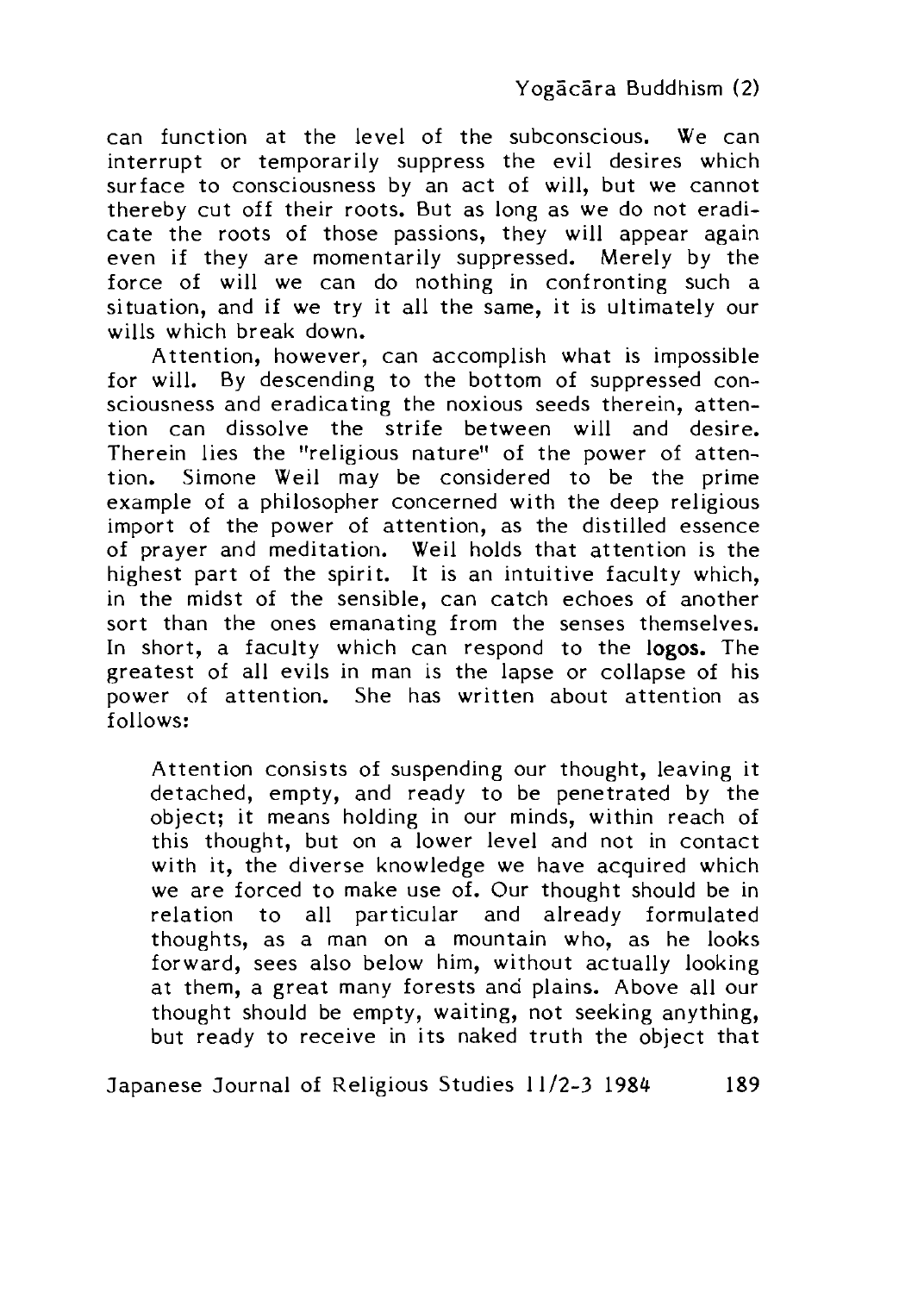is to penetrate it.

All wrong translations, all absurdities in geometry problem;, all clumsiness of style and all faulty connection of ideas in composition and essays, all such things are due to the fact that thought has seized upon some idea too hastily, and being thus prematurely blocked, is not open to truth." (Weil, 1973, pp. 111-112).

Attention is an effort, the greatest of all efforts perhaps, but it is a negative effort. Of itself, it does not involve tiredness. . . Something in our soul has a far more violent repugnance for true attention than the flesh has for bodily fatigue. This something is much more closely connected with evil than is the flesh. That is why every time we really concentrate our attention, we destroy the evil in ourselves. If we concentrate with this intention, a quarter of an hour of attention is better than a great many good works (Ibid., p. 111).

Intuitive attention is the sole source and wellspring of all perfect beauty in art, of all truly brilliant scientific discovery, of all philosophy truly aiming for wisdom, of the brotherly love that truly can save man. When attention is turned in the direction of God, true prayer is born." (Weil 1951, pp. 367-368)

In Yogacara, many levels of meditation are analysed, which must be thoroughly mastered in order to attain to the highest enlightenment. But we can say that all of those levels and proceses are fundamentally just levels of the training of attention. What purges the dark stagnant pool of the storehouse consciousness and turns it into a pure realm of truth is not it changing course or it being dammed up. It is the miraculous purifying action of the power of attention. We can compare it to a kind of chemical activation: it is like a carbolic solution which is polluted milky white. When the proper acid is added, carbon particles separate and precipitate with the result that a clear liquid is reborn. Similarly, when the light of the power of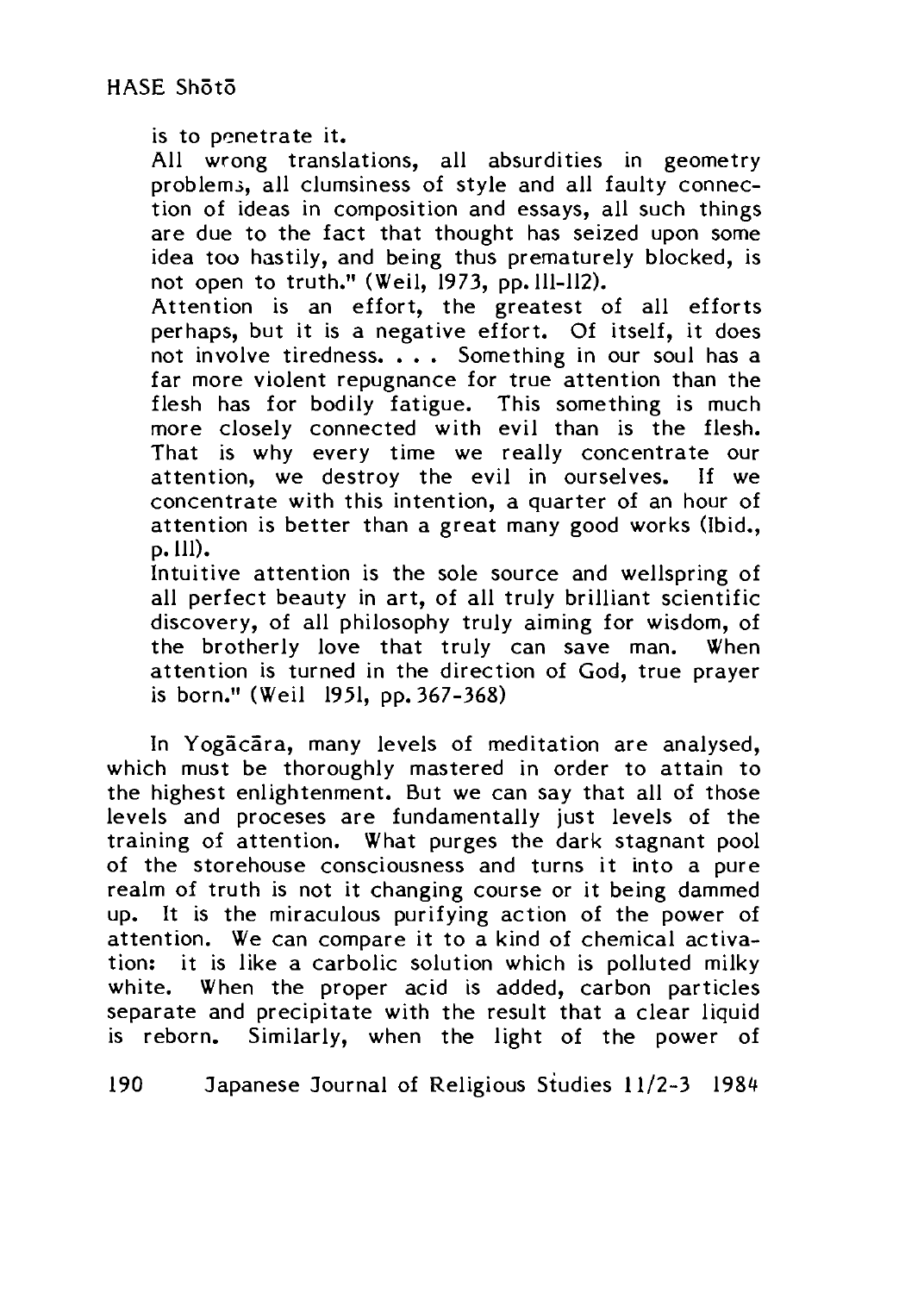attention touches the seed-polluted stream of the storehouse consciousness, the noxious seeds of evil precipitate to the bottom and the flow of the storehouse consciousness is reborn into the pure dharma-realm of truth.

However, this cloudless and pure realm of Truth is not created out of nothing by some mysterious chemical reaction. It always resides in the original minds of all beings, but becomes evident only when the obstacles that prevented its appearance are removed and the covering veil is cleared away. Yogacara places a major emphasis on the thesis that the realm of Truth is born from the purging of the storehouse consciousness. But that realm of Truth is also the revelation in its maturity of the Buddha-nature concealed in the depths of the hearts of all beings. Seen from that point, Yogacara thought is deeply interconnected with the thought around the tathagata-womb idea, and is reinforced by it.

If we apprehend the notion of "conversion of base" in its deepest sense, or again take its contents positively, the storehouse consciousness reveals itself as none other than the appearance of the womb of the Tathagata (enlightened Buddhahood) concealed in the hearts of all beings. Or, if we re-interpret the emergence of Buddhahood from a more subjective angle, it is itself that "conversion of base." Thus, the positive content and ultimate meaning of Yogacara thought are provided and supported only by the philosophy of the tathagata-garbha.

THE CONVERSION OF BASE AND THE THREE NATURES

Yogācāra philosophy explains the idea of the conversion of base (asraya-paravrtti) more concretely by its three-nature doctrine (trisvabhava), the view that the forms of existence which appear to us are of three types. We have already observed that our blind and fettered condition is due to our hypostatization (mental reification) of objects which do not really exist, and our becoming entranced by them. The conversion of base is the destruction of those delusions, which enables us to be reborn into pure knowledge of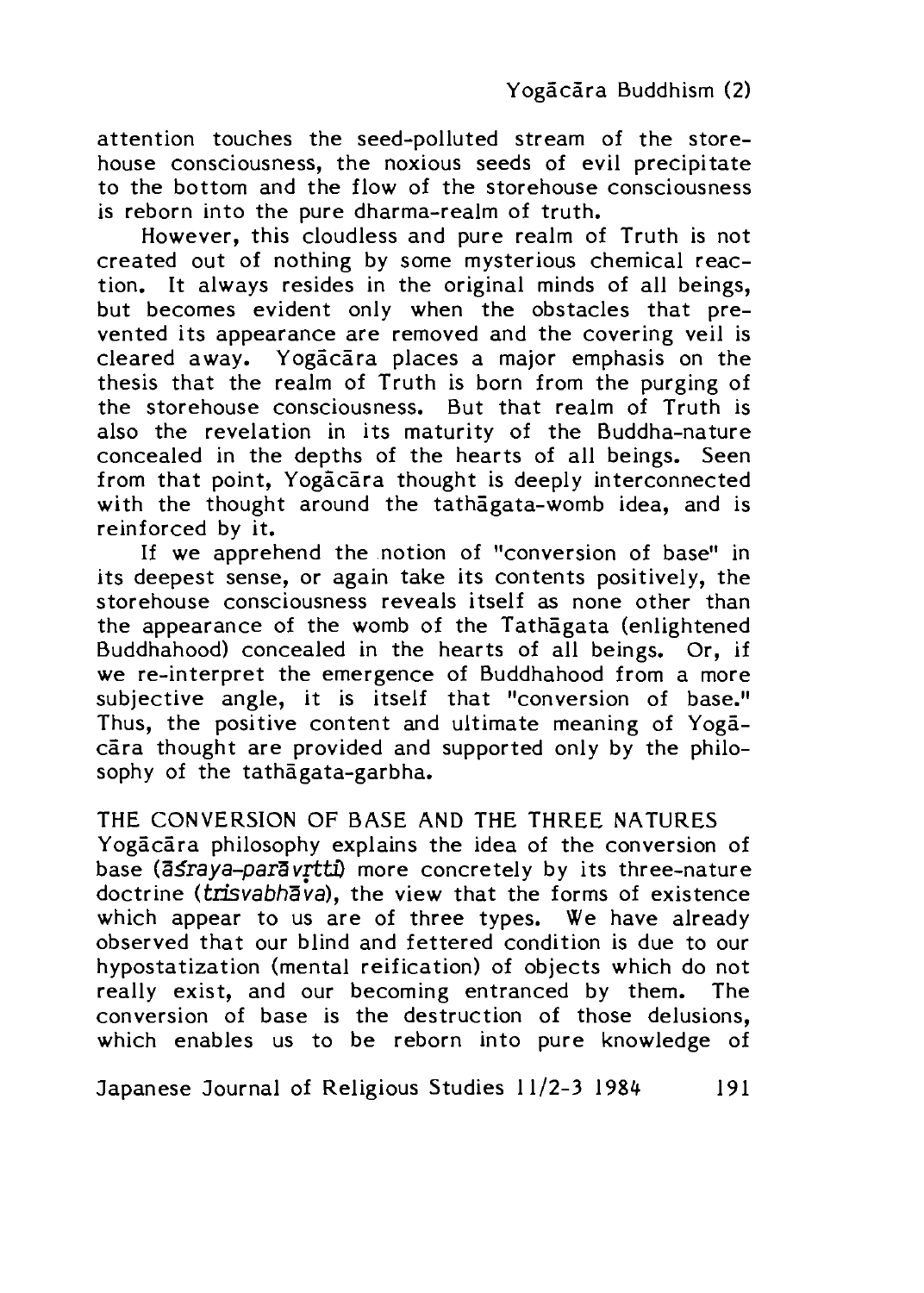reality, a realm of freedom and true knowledge. Yogacara then explains this conversion as one from the condition of "imagined nature" *(parikalpita-svabha va)* to that of "perfected nature" (parinispanna-svabhava). But the important point is that this conversion is effected by the mediation of "other-dependent nature" *(paratantra-svabh^va).* This interpretation of the conversion of base through the mediation of this "other-dependent nature" is a peculiarity of the three-nature doctrine that shows us the concreteness of Yogācāra philosophy.

Precisely what state of existence is meant by this other-dependent nature? On the one hand, it has some points in common with "imagined nature" and lies at its basis. The state of "imagined nature" is that of a falsely hypostatized world, from which Yogacara thought tries to help us extract ourselves. But this world of hypostatized objects, although called imagined, is not produced out of absolute nothingness. It is like when we hear a voice whispering in the murmur of the wind in the leaves, or when we mistake a complete stranger walking down the street for the figure of an intimate friend. 3ust as there is a real sound of leaves or a real stranger at the bottom of our illusions, so the state of imagined nature is constructed upon "other-dependent nature." This other-dependent nature is a world of objective reality, a world of humans and affairs, which continues to revolve unconcerned with our personal subjective wills and desires. Thus it is also the world of the interconnectedness of all things, the world of pratitya-samutpada. For the human subject, it is also the world of inexorable necessity and indifference, hard to endure. Therefore, we color it with our subjective desires, activate and humanize it, rebuilding it from the bottom up into a more friendly universe, and then live in it. In so doing, we have left the world of reality in order to live in an unreal dream world—and it is that world which is called "imagined nature."

The conversion of base is the arising of a change in the forms of existence apparent to us, an escape from our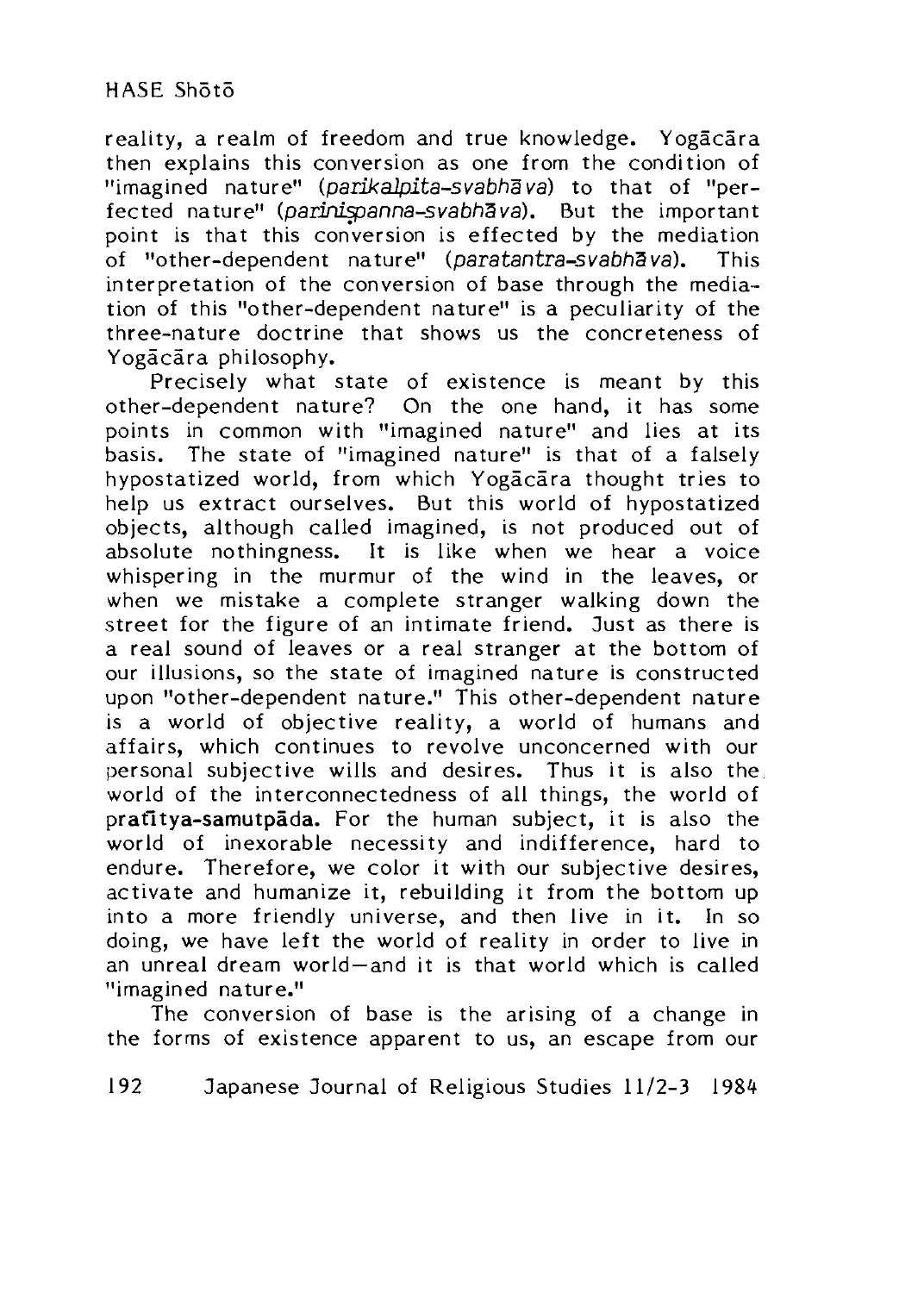state of existence as this imagined nature. It is not a departure from all of the interrelationships of our practical lives; it is rather a return to the interrelationships of our lives themselves, in other words to "other-dependent nature." As indicated above, it is rather like the whispered voice now turning out to be the sound of the wind in the leaves of a tree. This activation is the conversion from imagined nature to perfected nature. But perfected nature is not separated from other-dependent nature; it is the true comprehension of other-dependent nature itself, and it has other-dependent nature as its contents. But otherdependent existence by itself is not equal to perfected nature. It is only when the curtain which hangs over otherdependent nature is lifted and other-dependent nature is properly understood that there is perfected nature. Thus, other-dependent nature has points in common with perfected nature as well as with imagined nature. Therein lies the uniqueness of other-dependent nature, as the mediation of the conversion from imagined to perfected nature.

Yogacara's concrete practical realism is thus seen in its interpretation of the conversion of base in terms of the triple nature, particularly the other-dependent nature. In the Madhyamika view, on the other hand, the conversion of base is understood merely in terms of two factors: the worldly and the supramundane. The supramundane totally denies the worldly, and no part of the worldly is allowed to exist within the supramundane. Here we lose all foothold in reality. For Yogacara, however, the other-dependent world is situated squarely between the imagined and perfected natures; and it is not completely negated by perfected nature. When other-dependent nature is purified and cleansed of the parts covered and polluted by imagined nature, it can exist in its own true form.

Yogacara thought explains conversion of base by the three-nature doctrine with other-dependent nature as the mediating point, because this is the place of the reality wherein we live. If it failed to grasp the conversion of base in the place where we really live, the religious